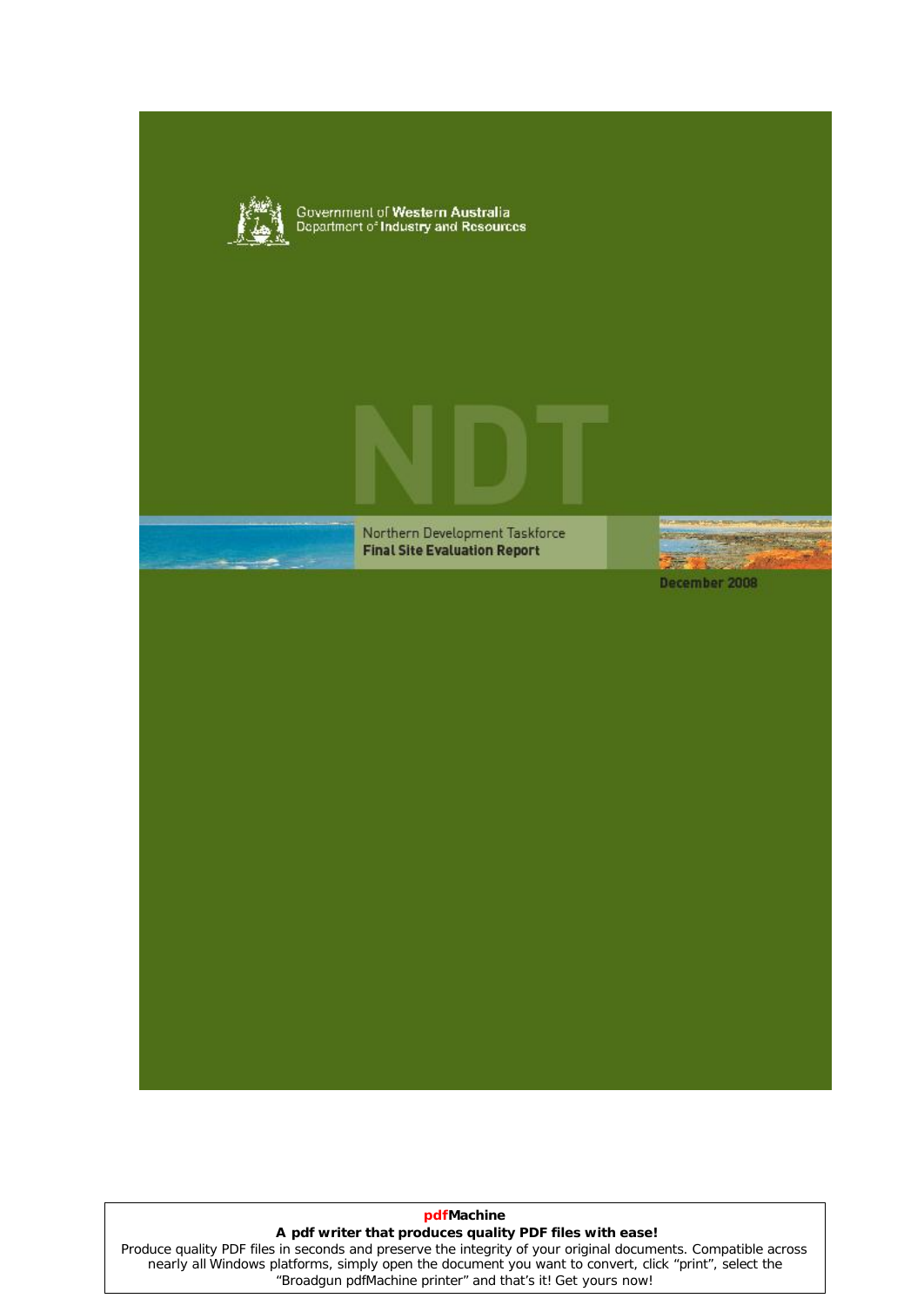# **TABLE OF CONTENTS**

| 1.  |                                                      |  |
|-----|------------------------------------------------------|--|
| 2.  |                                                      |  |
| 3.  |                                                      |  |
| 4.  |                                                      |  |
| 5.  |                                                      |  |
|     |                                                      |  |
|     |                                                      |  |
|     |                                                      |  |
|     |                                                      |  |
| 6.  |                                                      |  |
|     | Pipeline access to the LNG Processing precinct site9 |  |
| 7.  |                                                      |  |
|     |                                                      |  |
|     |                                                      |  |
|     |                                                      |  |
|     |                                                      |  |
|     |                                                      |  |
|     |                                                      |  |
|     |                                                      |  |
|     |                                                      |  |
| 8.  |                                                      |  |
|     |                                                      |  |
|     |                                                      |  |
|     |                                                      |  |
|     |                                                      |  |
|     |                                                      |  |
|     |                                                      |  |
| 9.  |                                                      |  |
|     |                                                      |  |
|     |                                                      |  |
|     |                                                      |  |
|     |                                                      |  |
| 10. |                                                      |  |
|     |                                                      |  |
|     |                                                      |  |
|     |                                                      |  |
|     |                                                      |  |
|     |                                                      |  |
|     |                                                      |  |
|     |                                                      |  |

pdfMachine

#### A pdf writer that produces quality PDF files with ease!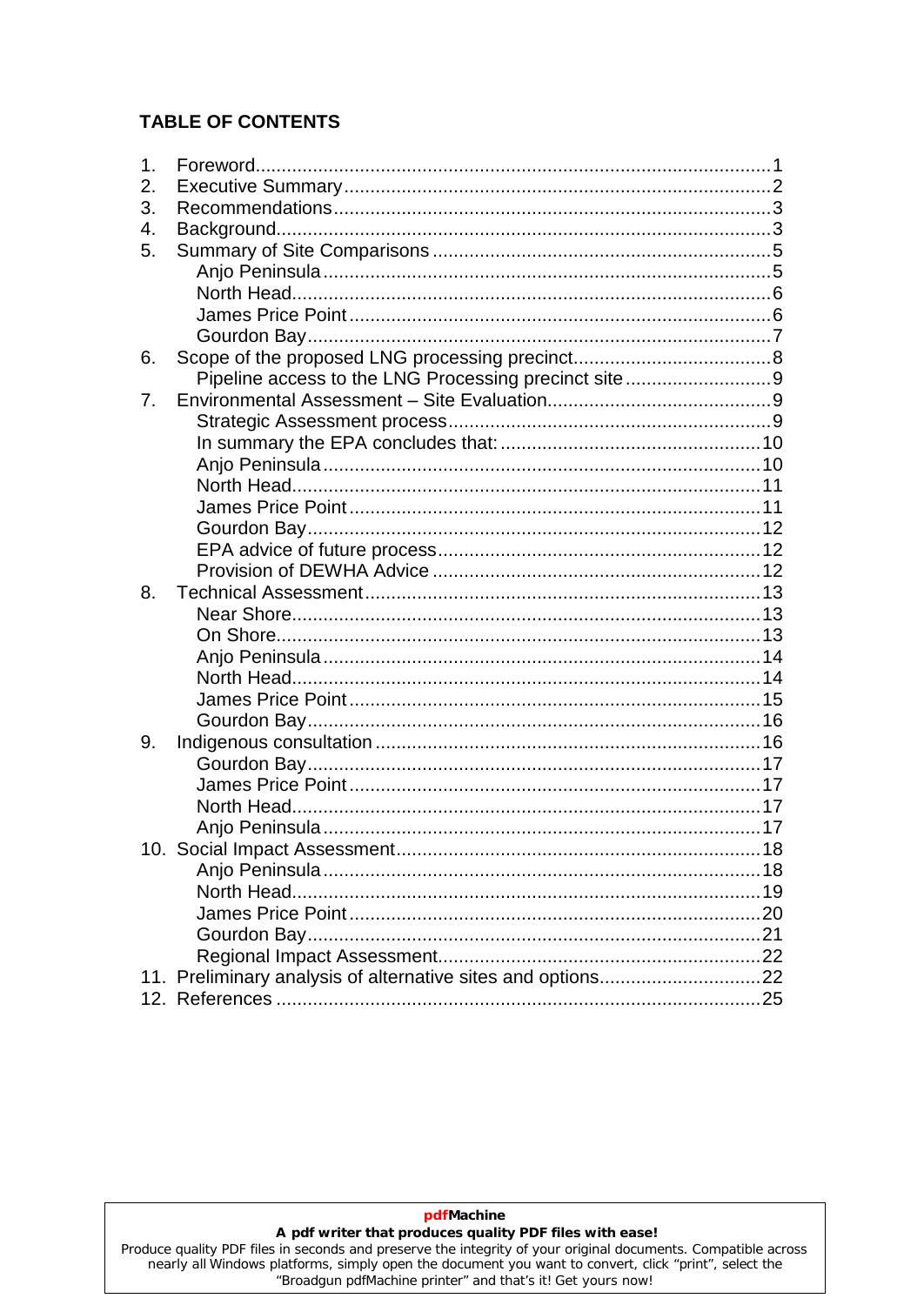# <span id="page-2-0"></span>1. Foreword

The then Government of Western Australia established the Northern Development Taskforce in June 2007. The scope of the Taskforce included negotiation and coordination of issues associated with development of Browse Basin gas reserves.

The role of the Taskforce has been to manage across-government planning processes and stakeholder consultation regarding the selection and development of a suitable location or locations for the establishment of an LNG processing precinct in the Kimberley.

The Taskforce released an Interim report in July 2008 which detailed the process and criteria to be used in the selection of a preferred site and provided a preliminary technical assessment of 43 sites previously identified by industry and Government as having some potential for development. The Interim report recommended eleven sites for further evaluation of their suitability, based on an analysis of technical and environmental constraints identified at each site. The site evaluation criteria were subject to a public comment period.

In October 2008 a two-part Site Evaluation Report was released, along with over fifteen hundred pages of appendices consisting of environmental reports, data, maps and Taskforce working documents. The reports were prepared following comprehensive site evaluation and stakeholder consultation involving over one hundred people with professional expertise in oil and gas, the environment, heritage, fishing, pearling, planning, tourism and Aboriginal culture. The reports recommended four sites, all of which were supported by the Traditional Owners, for further evaluation as having the potential to be used as a site for a multi-user LNG processing precinct.

The Site Evaluation report was subject to a public comment period with 243 written and 46 verbal submissions received. The Taskforce responded to the issues raised and provided all documentation to the Environmental Protection Authority (EPA) for advice under the Environmental Protection Act 1986 (WA) in accordance with the Strategic Assessment Agreement entered into between the State and Commonwealth Governments in February 2008.

During this period, the Taskforce continued to evaluate the four sites, engaging WorleyParsons Services Pty Ltd to undertake geo-technical assessments of the sites, completing environmental studies and holding further consultations with industry, the Kimberley Land Council, Aboriginal communities and local Government.

The release of this final Site Evaluation Report concludes a key element of the process. Attention will now turn to completion of a full environmental assessment of the preferred site, regional impact assessments, heritage surveys and negotiations over land tenure.

Anne Nolan Chair, Northern Development Taskforce

| <b>pdfMachine</b>                                                                                                                                                                                                                                                                     |
|---------------------------------------------------------------------------------------------------------------------------------------------------------------------------------------------------------------------------------------------------------------------------------------|
| A pdf writer that produces quality PDF files with ease!                                                                                                                                                                                                                               |
| Produce quality PDF files in seconds and preserve the integrity of your original documents. Compatible across<br>nearly all Windows platforms, simply open the document you want to convert, click "print", select the<br>"Broadgun pdfMachine printer" and that's it! Get yours now! |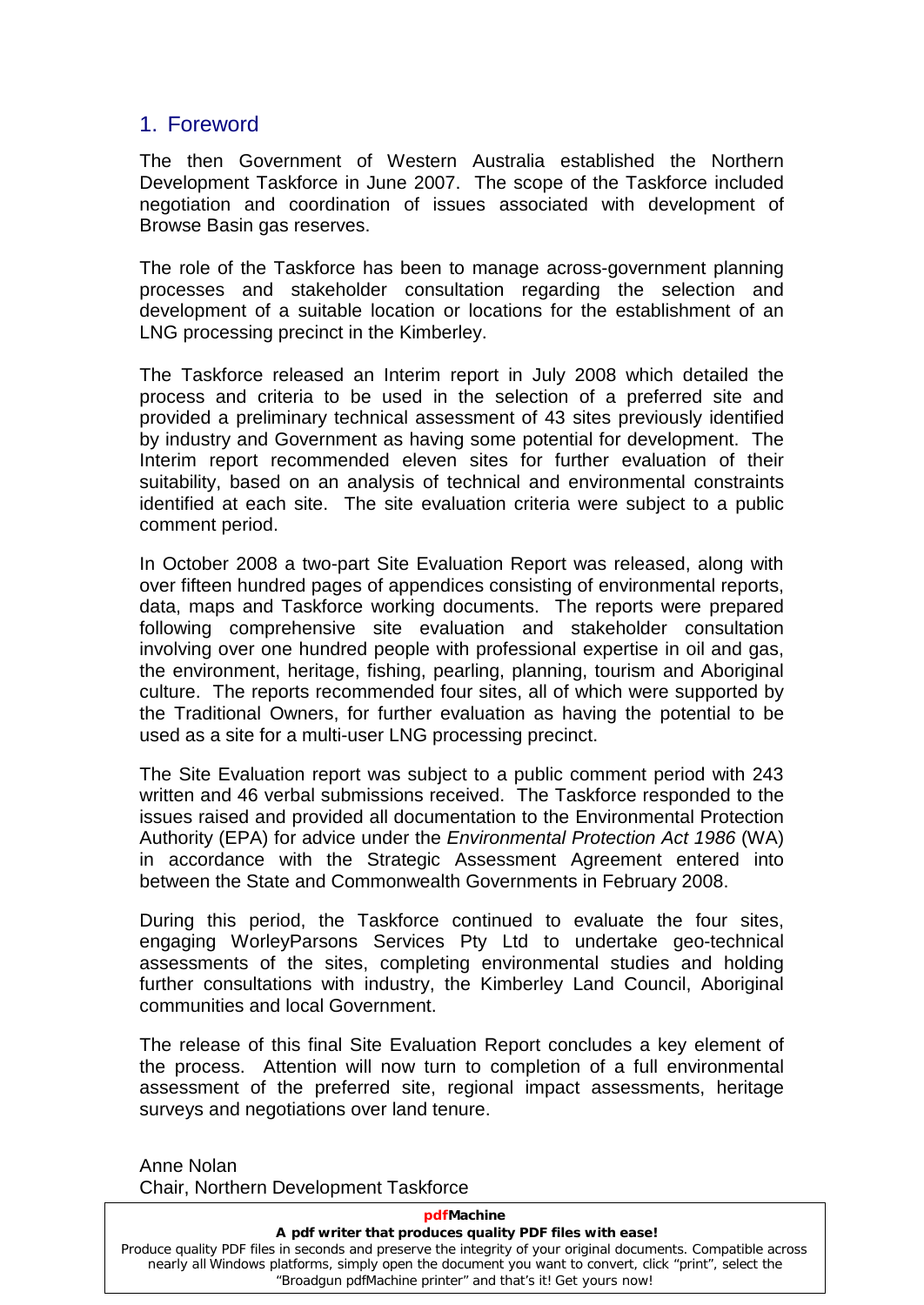# <span id="page-3-0"></span>2. Executive Summary

The purpose of the Northern Development Taskforce (NDT) Preferred Kimberley Site Selection Report is to make recommendations on the nomination of a preferred location in the Kimberley for the establishment of a multi-user LNG processing precinct.

This report has been prepared subsequent to the public release of the section 16e advice provided to the Western Australian Minister for the Environment under the Strategic Assessment provisions of the Western Australian Environmental Protection Act 1986 (WA) (EP Act)

The NDT, in addition to receiving the advice of the EPA, has drawn from studies commissioned from WorleyParsons Services on the geotechnical suitability of sites and their analysis of alternative development options outside the Kimberley and from the continuing assessment activities of State and Commonwealth government agencies.

The NDT acknowledges the evaluation of environmental constraints detailed in the EPA advice which is consistent with the further analysis of the previously short-listed sites outlined in this report.

The NDT recognises the potential impact of the proposed development on Aboriginal communities, culture and heritage and supports the early identification of the preferred site to ensure sufficient time is available to comprehensively assess social impacts, and gain a full understanding of the heritage significance of the site and its environment.

The comparison of sites has for the first time included a preliminary assessment of the economic viability of the sites alongside those criteria used in the site evaluation process. This is contextualised in Figure 1 below:

|                   |                            | <b>Technical</b>   | Economic |               | Environment        |         | Heritage   | Indigenous<br>Impact | Socio -<br>Economic |
|-------------------|----------------------------|--------------------|----------|---------------|--------------------|---------|------------|----------------------|---------------------|
| Location          | <b>Marine</b>              | <b>Terrestrial</b> |          | <b>Marine</b> | <b>Terrestrial</b> | Natural | Indigenous |                      |                     |
| Anjo Penisula     |                            |                    |          |               |                    |         |            |                      |                     |
| North Head        |                            |                    |          |               |                    |         |            |                      |                     |
| James Price Point |                            |                    |          |               |                    |         |            |                      |                     |
| Gourdon Bay       |                            |                    |          |               |                    |         |            |                      |                     |
|                   |                            |                    |          |               |                    |         |            |                      |                     |
| RED               | Significant constraints    |                    |          |               |                    |         |            |                      |                     |
| <b>GREEN</b>      | Limited constraints        |                    |          |               |                    |         |            |                      |                     |
| <b>ORANGE</b>     | Constrained but manageable |                    |          |               |                    |         |            |                      |                     |

#### Produce quality PDF files in seconds and preserve the integrity of your original documents. Compatible across **pdfMachine A pdf writer that produces quality PDF files with ease!** nearly all Windows platforms, simply open the document you want to convert, click "print", select the "Broadgun pdfMachine printer" and that's it! Get yours now!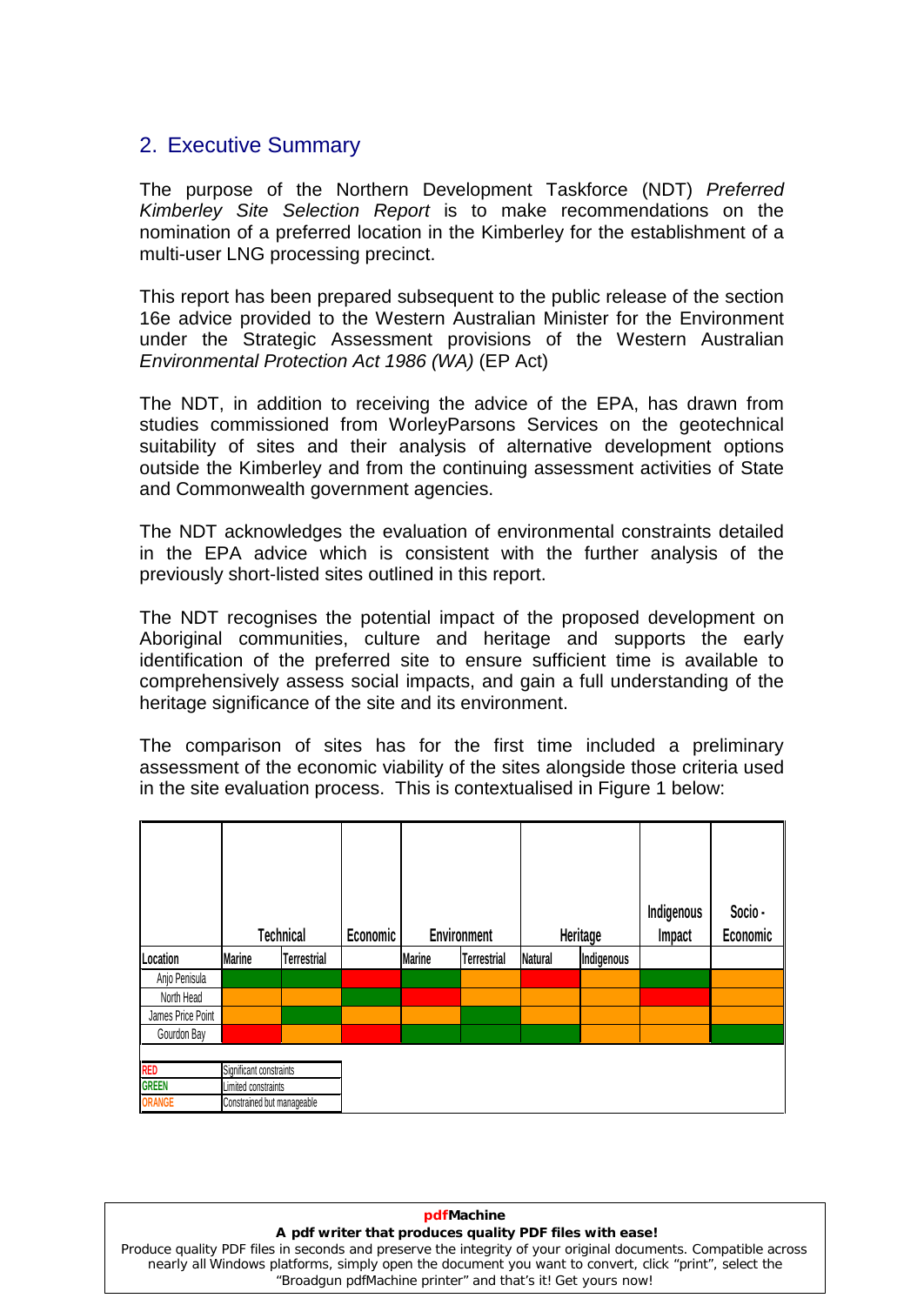In the NDT's assessment, and consistent with the section 16e advice of the EPA, the James Price Point location offers a responsible balance between likely environment and heritage constraints, social impacts and the development of the Browse Basin gas resource. This site should be the subject of a Strategic Assessment process to be submitted to the EPA and the Commonwealth Department of the Environment, Water, Heritage and Arts (DEWHA).

The NDT notes that should a development proceed at James Price Point, consideration will need to be given to the impact on Broome as a major tourism destination.

# <span id="page-4-0"></span>3. Recommendations

The NDT recommends the nomination of the James Price Point coastal area as the preferred location for a Kimberley LNG processing precinct. In nominating this area the NDT further recommends that Aboriginal heritage and geotechnical studies are undertaken to assist in determining a final site for the industrial precinct, port facilities and other multi-user infrastructure.

The NDT recommends that North Head be considered as an alternative site to James Price Point for a limited LNG processing development in the event that the James Price Point coastal area has unforeseen technical limitations that would preclude the establishment of a multiuser LNG processing precinct.

# <span id="page-4-1"></span>4. Background

The Browse Basin is a large (180,000km<sup>2</sup>) basin located within the Australian North West Shelf. It is divided into four sub-basins. Some 29 exploration permits are currently in force in the Browse Basin locality. Internal government analysis suggests that the potential gas reserves for the Basin are reasonably expected to exceed those in the North West Shelf with current reserves estimated at 27.5 Trillion cubic feet (Tcf) of gas and in excess of some 600 million barrels of condensate.

The Browse LNG development operated by Woodside Energy Limited (WEL) involves the development of three offshore gas-condensate fields in the Browse Basin, being Torosa, Brecknock and Calliance (as well as a related exploration well). Current estimated contingent resource for the three fields is approximately 18Tcf of gas and 300 million barrels of condensate.

WEL is scheduled to decide its choice of location as to where it will process its Browse Basin gas reserves by late January 2009 (either the Burrup Peninsula or a Kimberley coastline site) and make a financial investment decision in 2010. The processing of gas is likely to occur within the period 2013-2015.

The Ichthys Joint Venture (Inpex) plans to develop the Ichthys gas and condensate field, which is located in the Browse Basin approximately 440 km north of Broome, and has current estimated recoverable resource of approximately 9.5Tcf of gas and 312 million barrels of condensate and LPG.

#### **pdfMachine**

#### **A pdf writer that produces quality PDF files with ease!**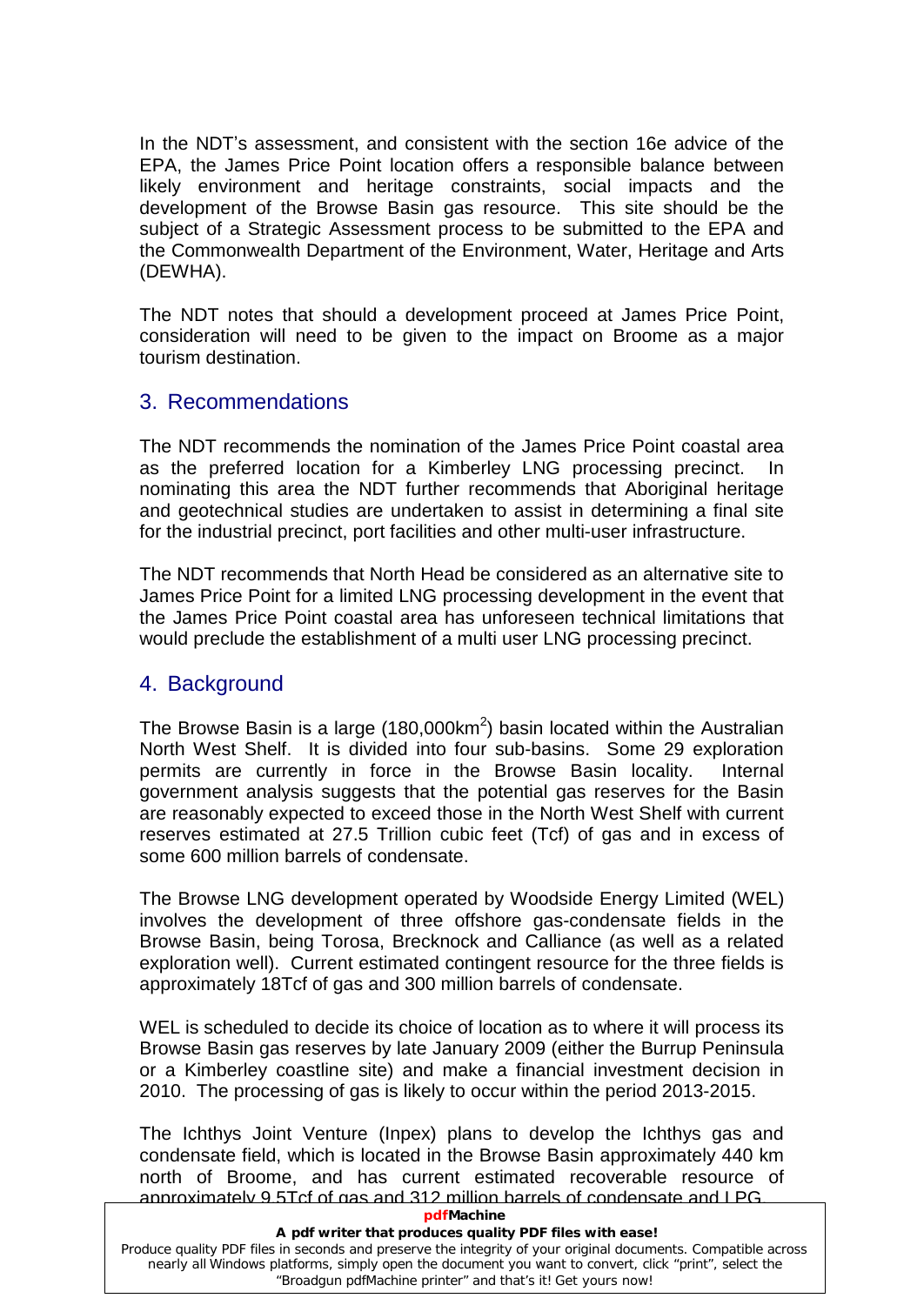Inpex has recently announced that its choice of location for processing gas from its Ichthys gas field is to pipe it (sub-sea) to Darwin.

The establishment of a single LNG processing precinct on the Kimberley coast is intended to provide the location and common-user infrastructure required to ensure the efficient development of the Browse Basin gas reserves, the ability to prevent the costly duplication of ports, airports and accommodation, and a means to limit environmental and heritage impacts on the Kimberley.

Since July 2007 the NDT has undertaken a thorough assessment of more than 40 potential LNG precinct locations in the Kimberley region. Following extensive public and government consultation with all affected stakeholders the NDT released its Interim Report on 4 July 2008. This report identified eleven (11) of these sites for further evaluation of technical, environmental and heritage issues.

After further extensive evaluations and stakeholder workshops the NDT released its Site Evaluation Report on 15 October 2008 which identified four (4) potential sites for an LNG precinct in the Kimberley:

- Gourdon Bay (situated south of Broome)
- James Price Point (located on the Dampier Peninsula);  $\bullet$
- North Head (located on the Dampier Peninsula); and
- Anjo Peninsula (situated in the far north of WA)



# **pdfMachine**

# **A pdf writer that produces quality PDF files with ease!**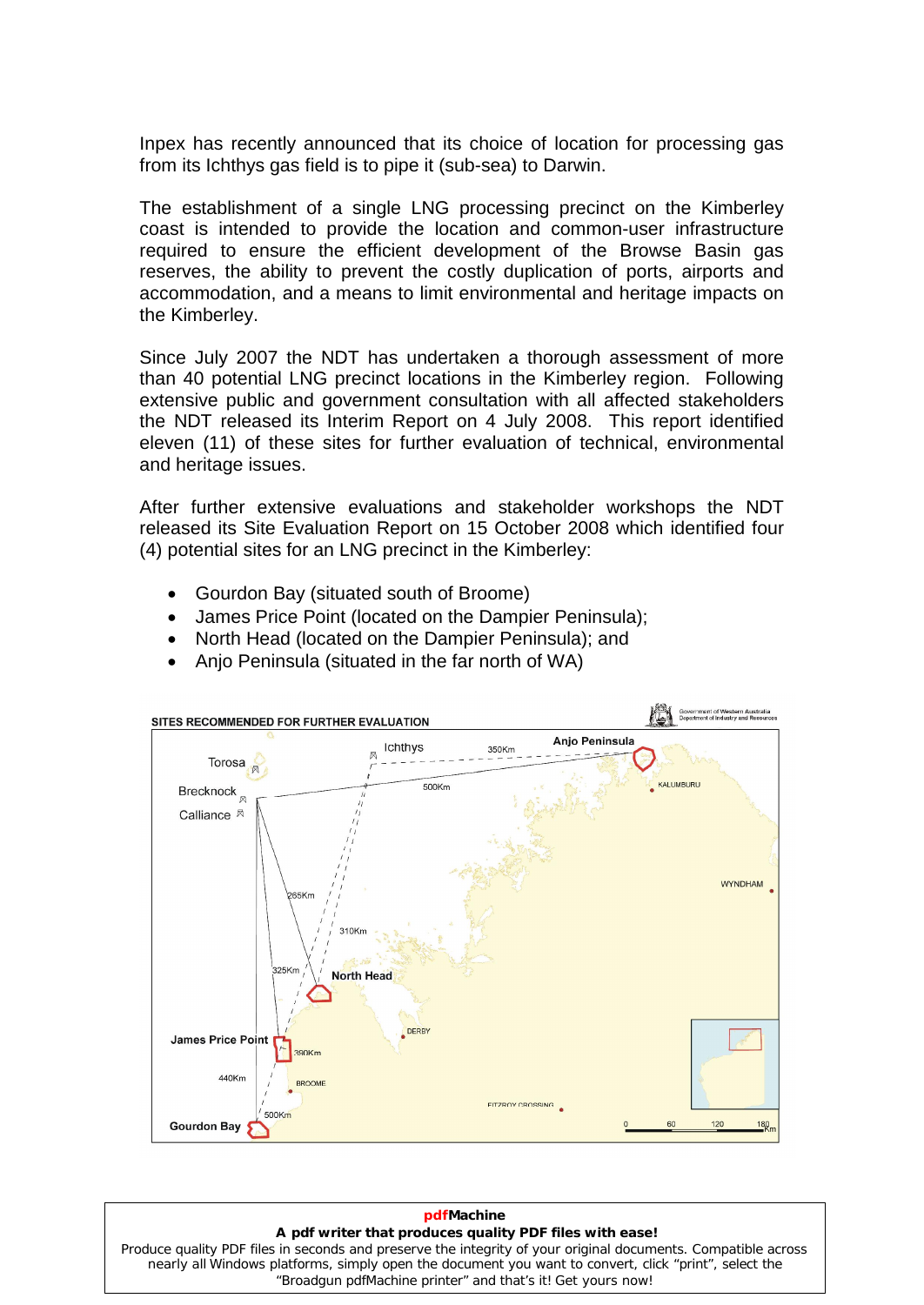The NDT site evaluation has been conducted as an open and transparent process allowing the active participation of all major stakeholders. The NDT facilitated the release of information to the public through the NDT website ([www.doir.wa.gov.au/nd](http://www.doir.wa.gov.au/ndt/)t) in the form of published NDT reports, GIS data and maps, NDT commissioned independent environmental research and relevant studies provided to the NDT by other agencies.

The NDT has released seven significant environmental research papers and two technical reports and has contributed to ongoing studies on Whale migration and Dugong habitats. The NDT has also established off-shore met ocean and on-shore meteorological data collection stations to assist with the modelling of environmental impacts.

The public consultation process has included two public comment periods following the release of the NDT Interim Report (June 2008) and the Site Evaluation Report Parts A & B (September 2008) and this has been supplemented by ongoing meetings with stakeholders, community meetings, public meetings and the Aboriginal consultation process facilitated by the Kimberley Land Council (KLC).

# <span id="page-6-0"></span>5. Summary of Site Comparisons

The following dot point summary highlights the key opportunities and constraints for each of the short listed sites:

## <span id="page-6-1"></span>**Anjo Peninsula**

Technical attributes and constraints:

- significant distance to gas field requiring long pipeline  $\bullet$
- natural harbour with access to deep water close to site  $\bullet$
- $\bullet$  suitable for multiple port facilities
- close to markets reducing shipping distances
- suitable geo-technical conditions for the construction of multiple LNG plants  $\bullet$
- existing airstrip and off-shore support infrastructure

Environmental and heritage sensitivities:

- within a region of likely national heritage value
- considered part of Kimberley wilderness
- 

• area of high biodiversity<br>Socio – economic sensitivities: Socio – economic sensitivities:

- remote site with no road access
- within wilderness tourism region
- limited positive impact on broader Kimberley economy due to isolation
- site supported by Traditional Owners
- fly in/fly out workforce operation

#### **pdfMachine**

#### **A pdf writer that produces quality PDF files with ease!**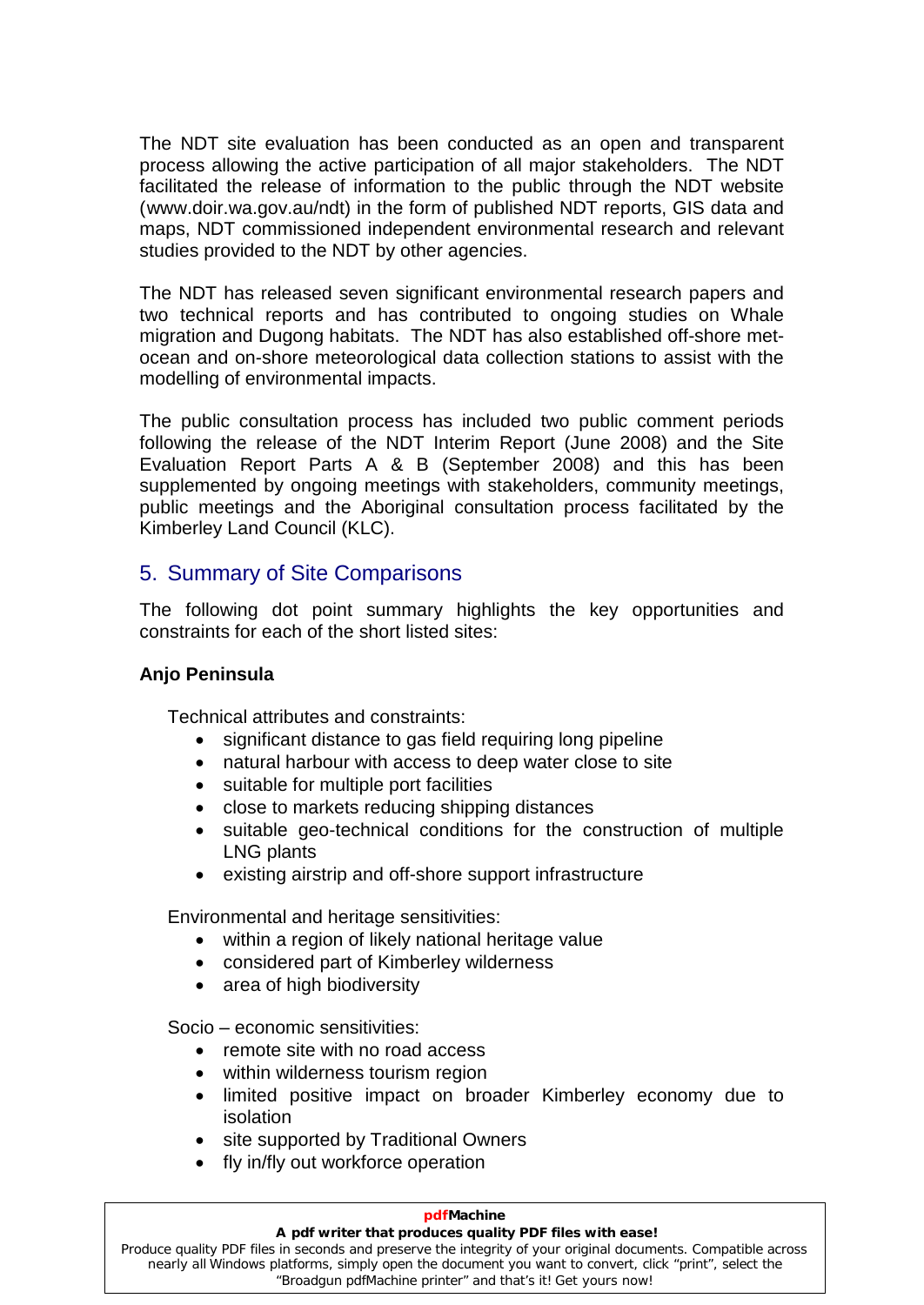#### **Conclusion – key insights**  $\overline{a}$

 $\bullet$  A technically suitable site that is unlikely to be economically viable  $\vert$ 

 Location supported by Traditional Owners indicating a capacity to  $\bullet$ manage Aboriginal heritage impacts, however, the LNG precinct operations could impact on national heritage values to be found in the immediate region.

 Community and government concern about opening up of the north Kimberley to industrial development.

# <span id="page-7-0"></span>**North Head**

Technical attributes and constraints:

- closest proximity to the Browse Basin gas field access to deep water close to the coast
- 
- access to deep water close to the coast<br>• exposed coastline requiring a breakwater  $\bullet$
- limited access to port facilities due to narrow headland
- unstable coastal geology and collapsing pindan soils  $\bullet$
- elevated site with good protection from surge tide events  $\bullet$

Environmental and heritage sensitivities:

- situated on the southern end of the whale calving / resting grounds
- Aboriginal cultural and heritage significance
- relative complexity and diversity of benthic habitats<br>Socio economic sensitivities:

Socio - economic sensitivities:

- close proximity to Aboriginal outstations and communities
- Aboriginal Reserve lands with existing long term leases
- close proximity to ecotourism, pearling and fishing activities
- limited community / social infrastructure  $\bullet$
- industrialisation of northern Dampier Peninsula **Conclusion <sup>ñ</sup> key insights**

# $\overline{a}$

 A technically difficult site that has the advantage of being the closest to the Browse Basin gas field and requires only limited dredging for the port.

The North Head location may also assist with the potential for CO2 sequestration.

 Environmental approval conditions applied to this site are likely to  $\bullet$ constrain the scale and operations of the precinct and limit its effectiveness.

 Potential dislocation of people from outstations in proximity to the site has reduced Aboriginal support for the precinct at this location.

# <span id="page-7-1"></span>**James Price Point**

Technical attributes and constraints:

• significant elevated land areas that can accommodate multiple gas

#### **pdfMachine**

#### **A pdf writer that produces quality PDF files with ease!**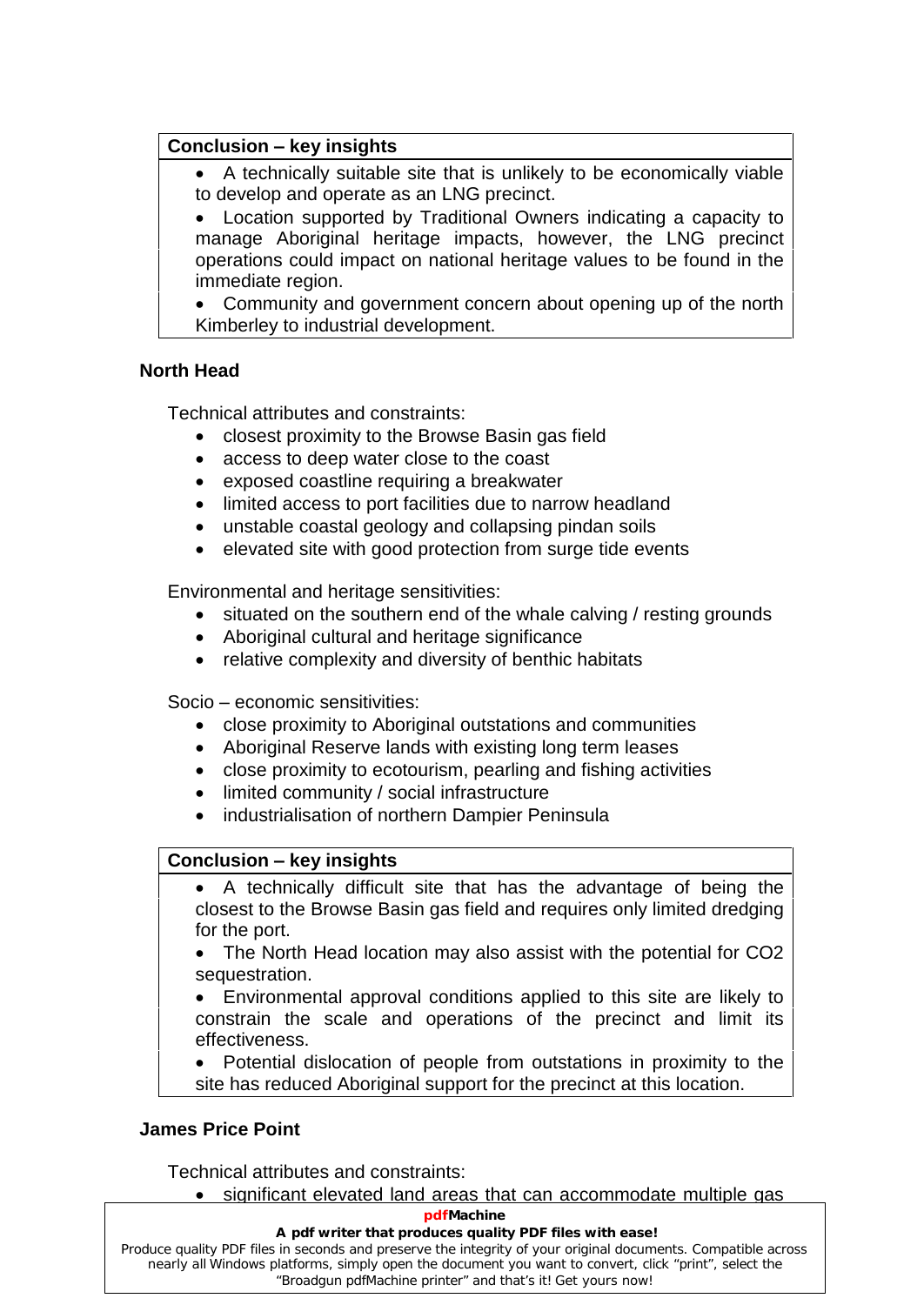- access to deep water requiring major dredging
- exposure to cyclonic weather conditions impacting on port design and operability need for breakwater
- close proximity to existing critical infrastructure (roads, ports, airport)

Environmental and heritage sensitivities:

- Aboriginal cultural and heritage significance (song line and sites)
- capacity to manage impacts to heritage sites through flexibility in the placement of industrial infrastructure
- interference with drainage lines, potentially altering surrounding vegetation/habitats; significance of vine thickets
- relatively limited biodiversity in marine and terrestrial environment<br>Socio economic sensitivities:

Socio – economic sensitivities:

- close proximity to Broome with potential benefits to local business
- potential negative impact on housing and accommodation in Broome
- potential impact on pearling and tourism industry
- close to social and community infrastructure  $\bullet$
- vacant crown land

#### **Conclusion - key insights**  $\overline{a}$

- A good site terrestrially offering flexibility of location to assist with  $\bullet$ optimisation of port access while also allowing for design solutions that may limit impact on Aboriginal heritage sites.
- Distance to the gas field and to deep water will significantly increase the cost of the pipelines and port infrastructure  $\bullet$
- The close proximity to Broome will require the management of potential negative impacts on other industries, social infrastructure, housing and Broome's reputation as a tourist destination potential negative impacts on other industries, social infrastructure,
- Aboriginal heritage in the area will need comprehensive protection  $\bullet$

## <span id="page-8-0"></span>**Gourdon Bay**

Technical attributes and constraints:

- land area that can accommodate multiple gas operators
- significant distance to gas field requiring long pipeline and gas compression
- access to deep water requiring major dredging and a long jetty
- exposure to cyclonic weather conditions impacting on port design and operability need for breakwater
- limited access to port facilities due to narrow headland  $\bullet$

Environmental and heritage sensitivities:

- situated close to sensitive coastal wetlands
- potential interference with drainage lines and freshwater soak  $\bullet$
- $\bullet$ area more prone to cyclone risks
- Aboriginal cultural and mythological significance

#### **pdfMachine**

#### Produce quality PDF files in seconds and preserve the integrity of your original documents. Compatible across **A pdf writer that produces quality PDF files with ease!**

nearly all Windows platforms, simply open the document you want to convert, click "print", select the "Broadgun pdfMachine printer" and that's it! Get yours now!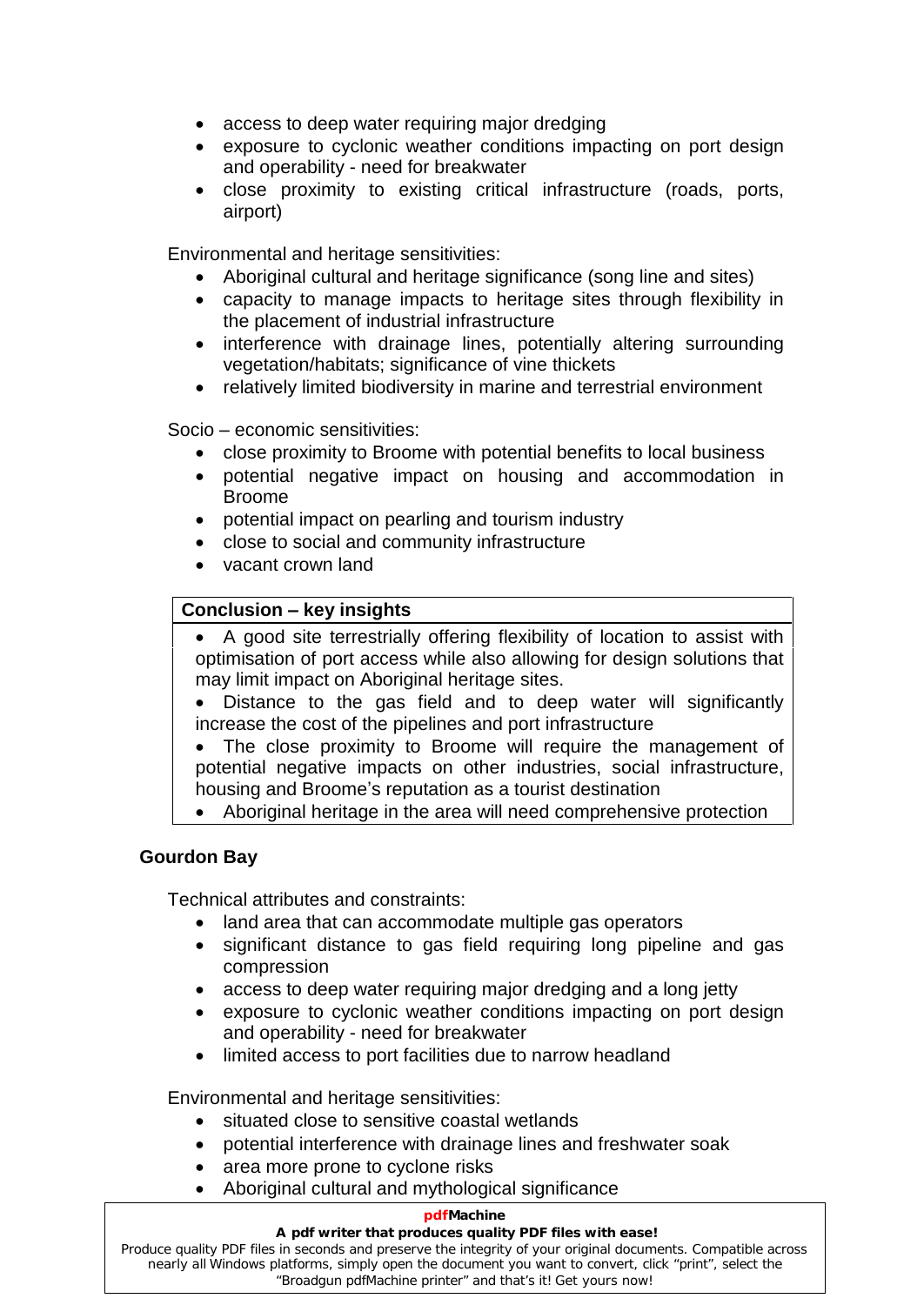socio – economic sensitivities:<br>**Socio – economic sensitivities**:

- close proximity to Aboriginal communities and outstations
- $\bullet$ priority location for the pearling industry
- distance from Broome may lead to duplication of infrastructure<br> **Conclusion key insights**

# $\overline{a}$

 A technically constrained site, at such a distance from the gas fields that it is uneconomic to develop the site as a precinct in comparison with alternative locations within the Kimberley or at existing brownfield  $\bigg\vert$ 

 Environmental impacts of using this site are expected to be the  $\bullet$ lowest of the short-listed sites but the location and surrounding area is considered critical to the sustainability of the pearling industry.

 Aboriginal communities are in close proximity to the site and have  $\bullet$ determined exclusive possession native title rights over the area.

# <span id="page-9-0"></span>6. Scope of the proposed LNG processing precinct

The Gaffney Cline and Associates (GCA) Browse Basin Gas Development Options Study estimated that, based on discovered and estimated<br>undiscovered gas, the Browse Basin could support production of up to 35<br>Mtpa – 50Mtpa of LNG. Approximately 3.5Mtpa of this total is expected to be undiscovered gas, the Browse Basin could support production of up to 35 processed off-shore by Shell using floating LNG infrastructure and the Browse Joint Venture (Woodside) propose the production on-shore of 15MTpa using two or three LNG trains with long term expansion plans for a third or fourth train (20-25Mtpa total). In addition the Ichthys Joint Venture (Inpex) intends to develop two LNG trains producing 8.4Mtpa, with Darwin as the preferred location for the on-shore processing plant.

It would appear from the known prospectivity of the field and industry's current commitment to choosing alternative processing locations outside of the Kimberley or off-shore, that the precinct would be unlikely to attract more than two gas processors operating no more than 6-8 LNG trains in total.

The LNG precinct will also produce limited amounts of LPG and condensate which will require appropriate storage and port infrastructure. The bulk of condensate production is expected to be shipped from primary processing platforms off-shore.

The GCA study also considered the potential of establishing downstream processing within the proposed LNG precinct inclusive of a gas-to-liquids plant, a methanol plant and an ammonia plant. The land area estimated for the required infrastructure for downstream processing was 300 hectares.

Anjo Peninsula has been identified by industry as a potential site in the longer term for the export or processing of mineral resources.

Of the four sites, James Price Point and Anjo Peninsula have the port capacity and land area to support downstream processing. North Head and Gourdon Bay, due to constricted port access, are more suited to a limited

| pdfMachine                                                                                                                                                                                                                                                                            |
|---------------------------------------------------------------------------------------------------------------------------------------------------------------------------------------------------------------------------------------------------------------------------------------|
| A pdf writer that produces quality PDF files with ease!                                                                                                                                                                                                                               |
| Produce quality PDF files in seconds and preserve the integrity of your original documents. Compatible across<br>nearly all Windows platforms, simply open the document you want to convert, click "print", select the<br>"Broadgun pdfMachine printer" and that's it! Get yours now! |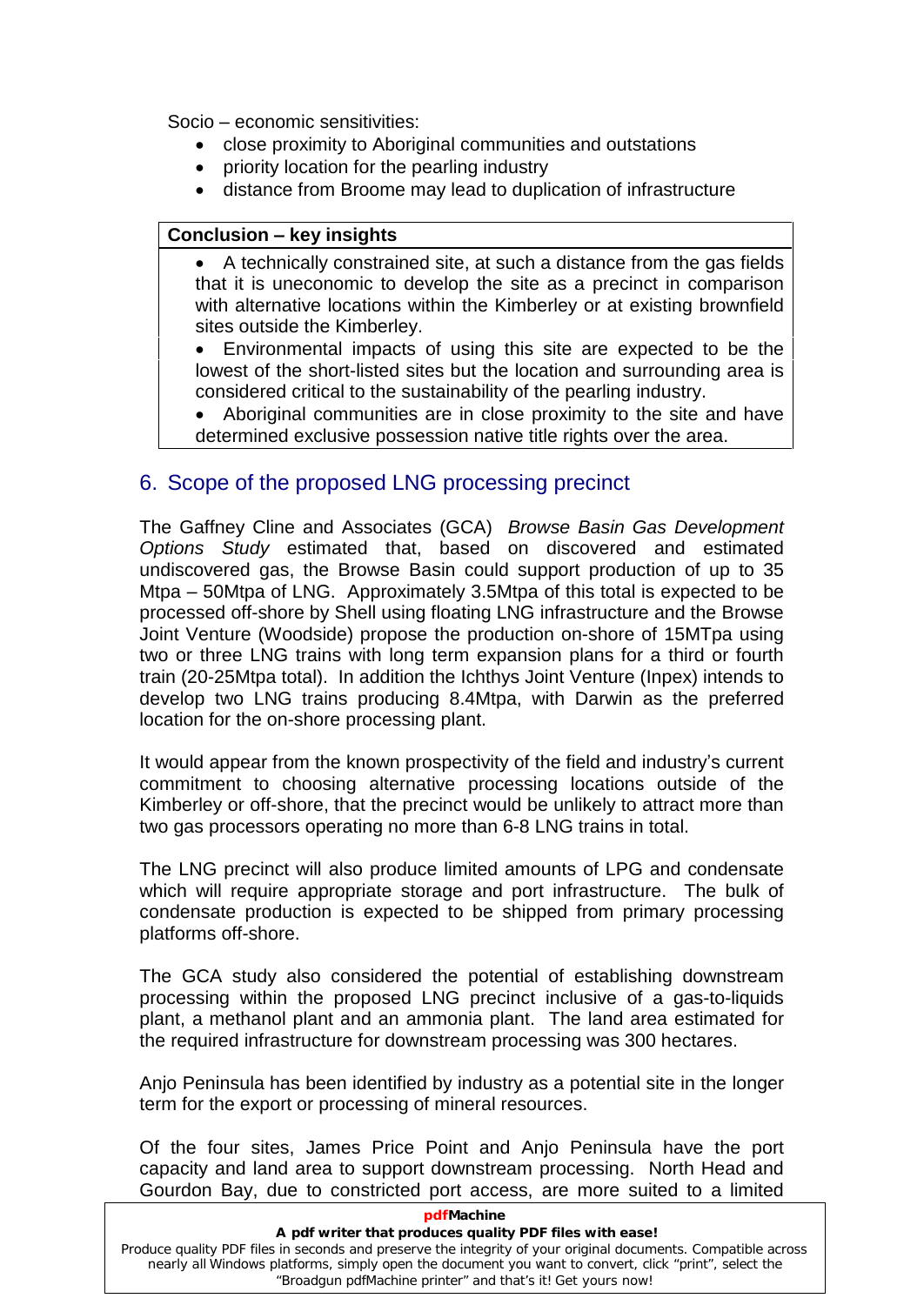## <span id="page-10-0"></span>**Pipeline access to the LNG Processing precinct site**

The LNG processing precinct will receive gas from the upstream gas infrastructure via an underwater pipeline or pipelines. Companies intending to process gas at the precinct through their own gas trains will run their own pipelines to the precinct. Smaller gas fields may be developed by sending the gas to the upstream off-shore primary processing platforms before it is sent down an existing gas pipeline for processing in the precinct under third party processing arrangements.

Technically the gas pipeline needs to be laid in water of a consistent depth favouring sites closer to deep water. The southern two sites, James Price Point and Gourdon Bay are less viable in this regard than Anjo Peninsula and North Head due to the variable depth and shallowness of waters off the coast near their location. A potential remediation of this disadvantage would be to bring the gas on-shore at a point closer to the gas field and deep water and run it overland to the precinct site. An on-shore pipeline should if possible run along existing road easements to minimise environmental and community impacts.

<span id="page-10-1"></span>In preparing the master plan for the LNG processing precinct the NDT will identify the pipeline access easements required for all future users. in preparing the master pian for the LNG processing precinct tridentify the pipeline access easements required for all future users.<br>7. Environmental Assessment – Site Evaluation

#### <span id="page-10-2"></span>**Strategic Assessment process**

The site evaluations were conducted in accordance with the procedure and criteria outlined in the Strategic Assessment Agreement (SAA) entered into between the Commonwealth and Western Australian Governments.

The SAA is being facilitated by the NDT under the provisions of the Commonwealth Environment Protection and Biodiversity Conservation Act 1999 (EPBC Act) and the strategic assessment provisions of the Western Australian Environmental Protection Act 1986 (EP Act) through a concurrent and collaborative process.

The SAA required the NDT to publish a report on the site evaluation process and recommendations prior to the provision to the Western Australian Minister for the Environment of Section 16e EP Act advice from the Environmental Protection Authority (EPA) and separate advice from the Commonwealth Department of Environment, Water, Heritage and the Arts (DEWHA) on matters of national environmental significance.

The EPA Section 16e advice was released publicly on Friday 19 December 2008.

**pdfMachine** 

#### **A pdf writer that produces quality PDF files with ease!**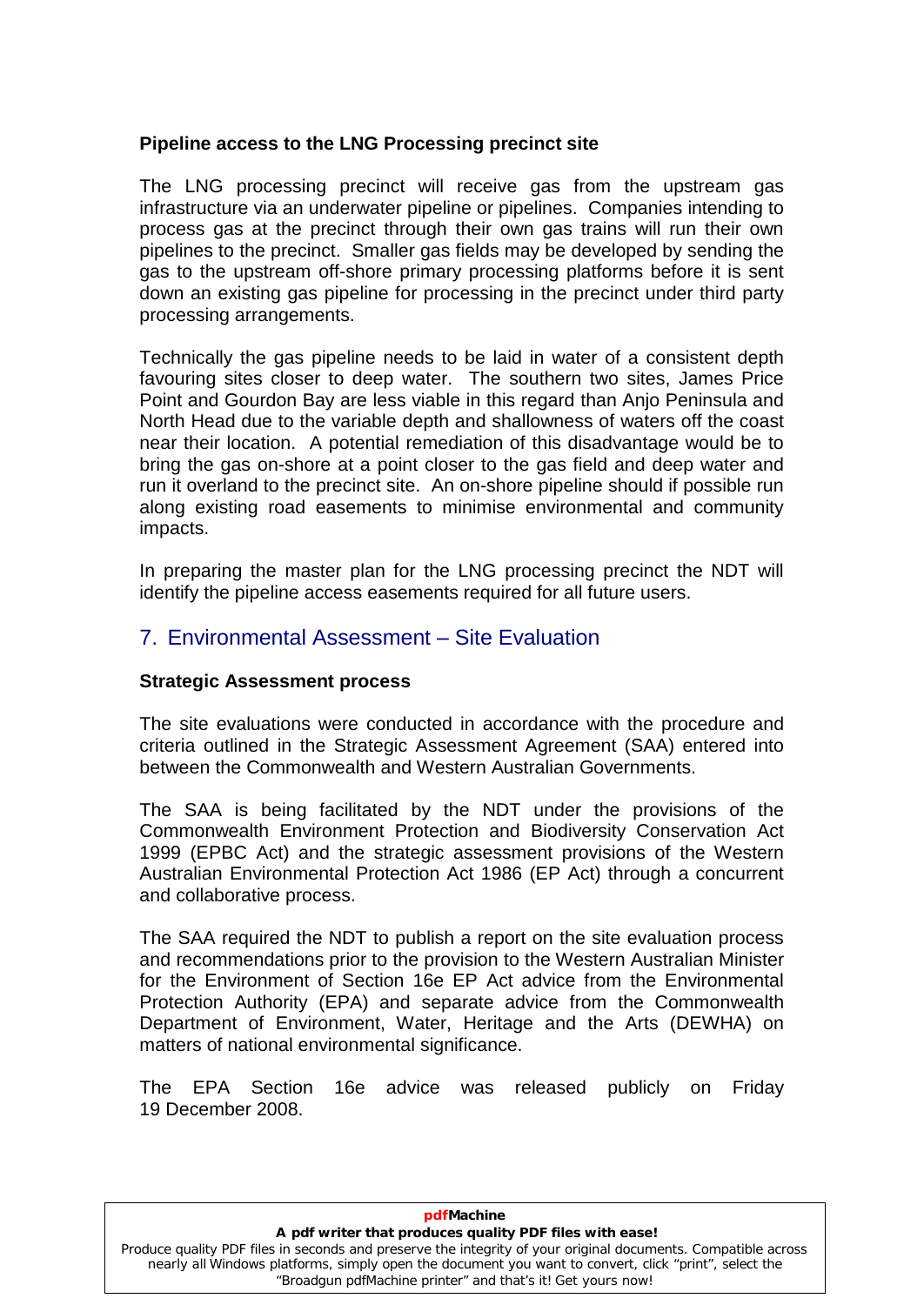The EPA noted the purpose of their current advice is to provide the EPAí<sup>s</sup> early environmental advice in relation to the Western Australian Government's site evaluation process based on the objective of establishing an LNG processing multi-user precinct in the Kimberley to service the development of the Browse Basin gas fields.

The EPA stated that 'the Kimberley region of Western Australia is largely undeveloped and is recognised as having significant environmental, The EPA stated that 'the Kimberley region of Western Australia is largendeveloped and is recognised as having significant environmer wilderness and heritage values. Much of it is considered to be iconic'.

In framing its advice the EPA has taken into account that once established the site is likely to attract further large proposals in the future. Hence, in providing its views it has considered not only attributes of the short listed sites but also the wider implications of selecting a site. It has also considered the context of the site and expandability beyond 1000 hectares.

The EPA strongly supports focussing development at a single site so that environmental impacts can be contained and operational efficiencies maximised in ways that will minimise environmental impacts.

The EPA also noted the range of public submissions on sites outside the Kimberley and indicated that the Section 16e advice is focussed primarily on those short listed sites included in the NDT Site Evaluation Report.

The EPA considers that the NDT Site Evaluation Report was a rigorous, inclusive and public process that resulted in the clear identification of high level environmental risks and values based on the data, resources and time available. The outputs from the NDT's review have enabled the EPA to consider the short-listed sites and provide early advice on the environmental impacts that would require attention during the next stage of the strategic assessment.

## <span id="page-11-0"></span>**In summary the EPA concludes that:**

Gourdon Bay is the least environmentally constrained of the four sites.

James Price Point is the least environmentally constrained of the Dampier Peninsula sites.

From an environmental perspective, North Head and Anjo Peninsula are not suitable for large scale industrial development.

#### **Site Specific Advice**

#### <span id="page-11-1"></span>**Anjo Peninsula**

The EPA is concerned that a precinct at Anjo Peninsula would impact significantly on the remoteness and wilderness values of the northern Kimberley. There are also significant terrestrial, biophysical values at the precinct location and major concerns of the potential impact on these values from any necessary road transport routes.

#### **pdfMachine**

#### **A pdf writer that produces quality PDF files with ease!**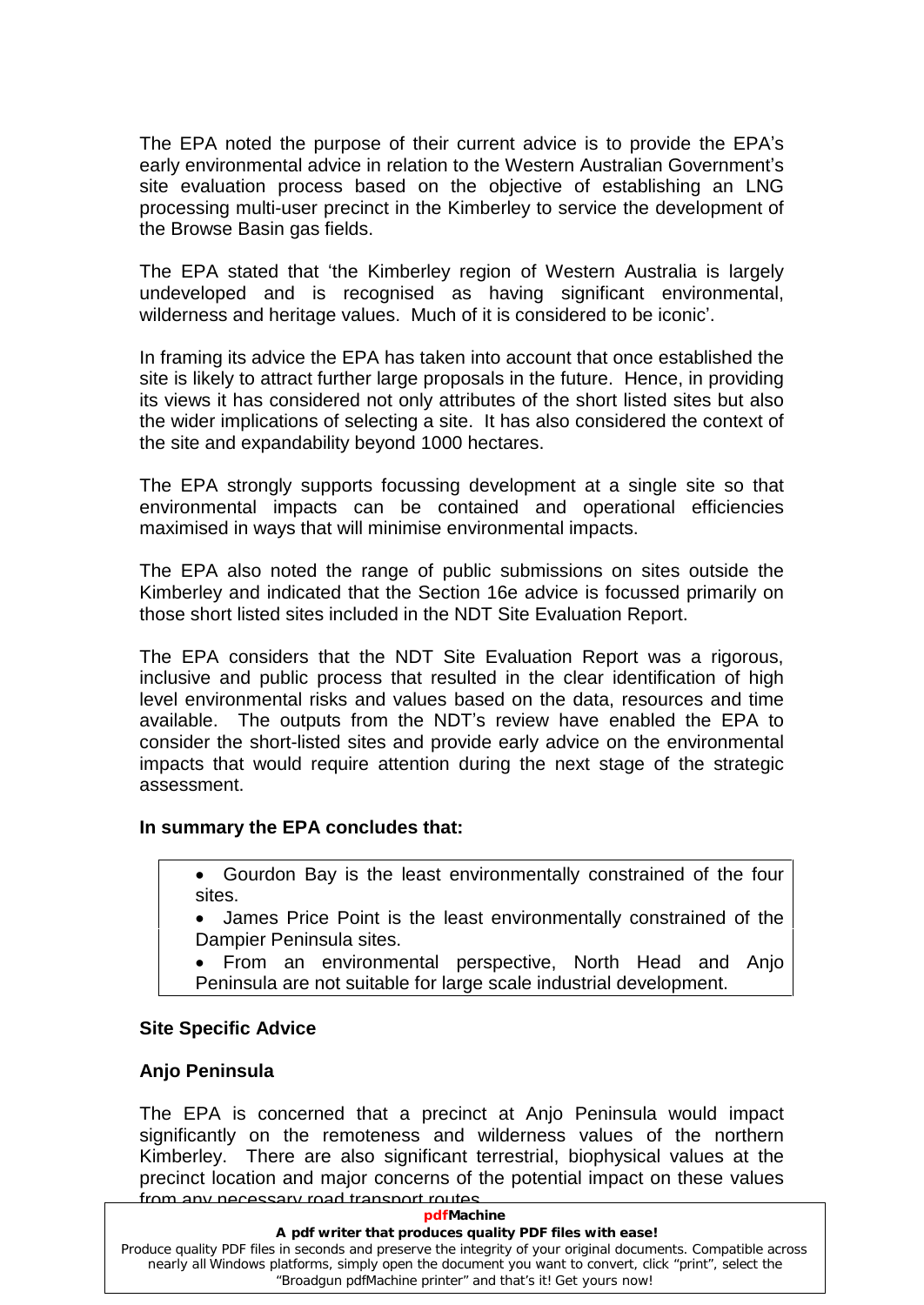The EPA noted vegetation mapping indicated a diverse environment supporting ten vegetation communities including savannah woodlands, grasslands and mangrove communities. The marine environment is also likely to support migratory species of National Environmental Significance (NES) such as whales, dugongs and the Australian snubfin dolphin.

The EPA also noted that the sandstone outcrops in the area contain numerous examples of Bradshaw and Wanjina rock art.

Consequently, the EPA has concluded that Anjo Peninsula is not suitable for both environmental and wilderness value reasons.

## <span id="page-12-0"></span>**North Head**

The EPA noted the WorleyParsons advice that North Head is constrained in terms of space for jetties and expresses the view that it would be unwise to select a site without considering its potential for future expansion.

The EPA suggests that environmental risks are unlikely to be readily or reliably manageable in the North Head area. Depending on the outcome of air quality modelling and risk assessment, some of the 12-14 Indigenous settlements between 150 metres and 10 kilometers from the site may have to be closed down.

A precinct in this area is likely to be severely constrained by restrictions on its operational flexibility and require onerous and expensive management controls particularly in view of the proximity of whale calving and resting grounds and dugong habitat. In addition, the Lacepede Islands, an 'A' class nature reserve, are situated 35km from the site, further increasing the environmental sensitivity of the area. The EPA determined North Head was not suitable for large scale industrial development from a cumulative environmental impact perspective.

#### <span id="page-12-1"></span>**James Price Point**

The EPA report indicates that environmental impacts of development at James Price Point would be manageable and that the risk of being constrained is low. It has major advantages and fewer disadvantages than North Head or Anjo Peninsula on environmental, indigenous, socio economic, community and tourism grounds. The EPA noted that whales, dugongs and billfish are present along the whole coastal area from Coulomb Point to Willy Creek and that fish aggregation areas off James Price Point will need evaluation and management. The area also provides habitat for migratory birds.

The EPA noted public interest in retaining access to the coastal areas and recommended the design of the precinct give consideration to minimising the scale of exclusion zones consistent with security and public safety concerns.

| pdfMachine                                                                                                                                                                                                                                                                            |
|---------------------------------------------------------------------------------------------------------------------------------------------------------------------------------------------------------------------------------------------------------------------------------------|
| A pdf writer that produces quality PDF files with ease!                                                                                                                                                                                                                               |
| Produce quality PDF files in seconds and preserve the integrity of your original documents. Compatible across<br>nearly all Windows platforms, simply open the document you want to convert, click "print", select the<br>"Broadgun pdfMachine printer" and that's it! Get yours now! |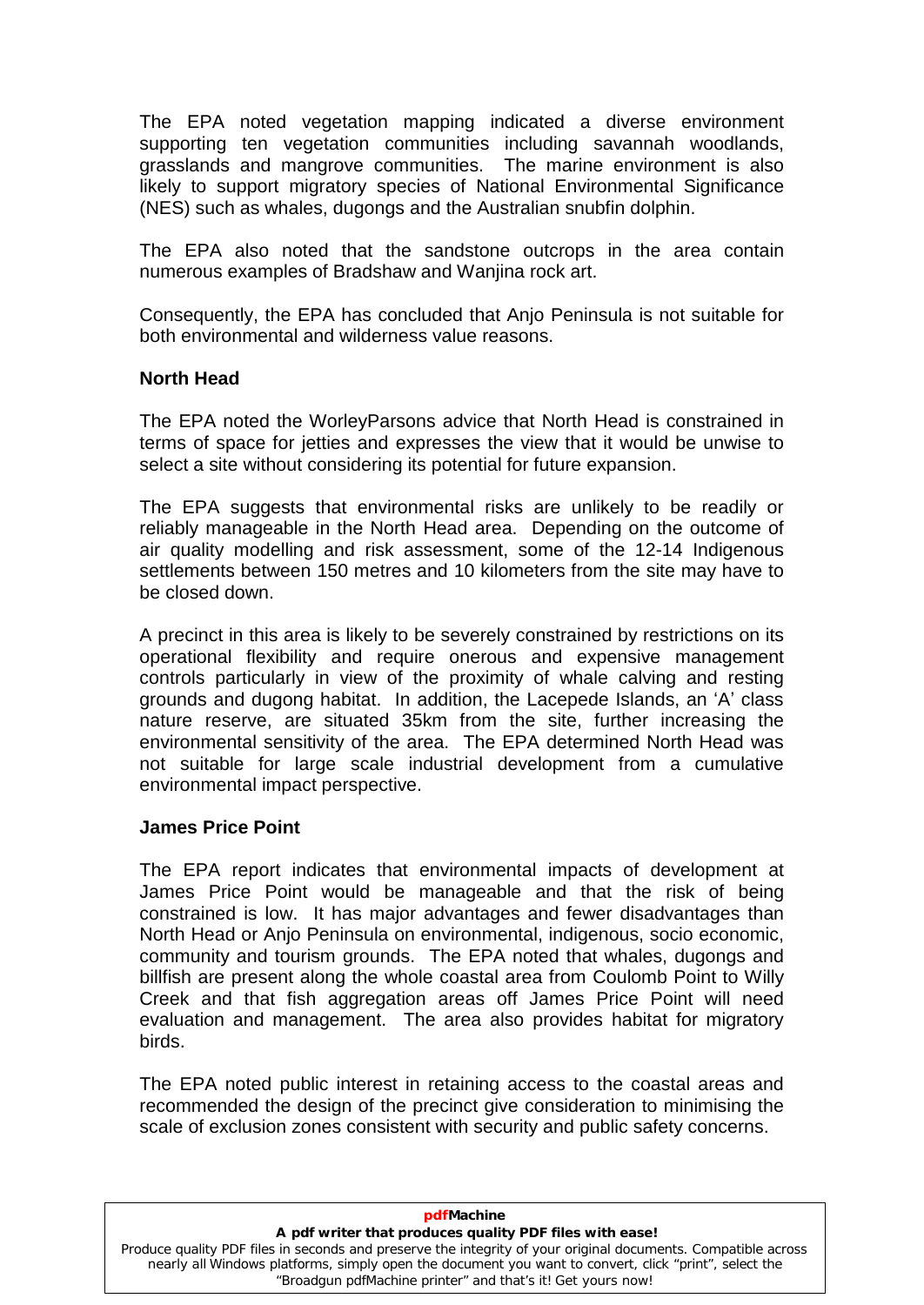#### <span id="page-13-0"></span>**Gourdon Bay**

The EPA noted the WorleyParsons advice that Gourdon Bay is constrained in space for jetties and expressed the view that it would be unwise to select this site without considering the potential for future expansion. The EPA did consider that alternative strategies could be pursued to place a port within Gourdon Bay that could address the issues raised by using the Headland.

The EPA noted that the proposed site is located between two Ramsar wetlands, which are considered to be two of Australia's most important sites for migratory shorebirds and is considered of high value to the pearling industry. The site is also used for recreation and food supplementation by Aboriginal people. The EPA, however, states that Gourdon Bay is the least environmentally constrained of the four sites.

#### <span id="page-13-1"></span>**EPA advice of future process**

The EPA supports the intent of the SAA to look at the precinct, the broader assessment of natural heritage values and the joint management of biodiversity and indigenous cultural heritage protection. It sees this process as representing a significant and welcome approach to development and suggests the three initiatives under the SAA should continue to be progressed in parallel as they are fundamental to achieving ecologically sustainable development and effective management of conservation and cultural values in the Kimberley.

Once the Government has selected a preferred site, the proponent of the LNG<br>precinct will be required to commence a strategic environmental impact<br>assessment of a defined 'Strategic Proposal' to determine the full extent o precinct will be required to commence a strategic environmental impact assessment of a defined 'Strategic Proposal' to determine the full extent of impacts from the precinct and evaluate the site's environmental capacity for future industrial development. It is intended this assessment will run concurrently with the strategic assessment of the same proposal under the Commonwealth EPBC Act.

The EPA will undertake an assessment of the strategic proposal under section 38 of the EP Act. An outcome of the strategic assessment would be to recommend conditions that should be applied to specific, future LNG proposals. Future proposals which are brought forward and which fit within the assessed strategic proposal, known as derived proposals, will generally not be subject to further assessment by the EPA.

#### <span id="page-13-2"></span>**Provision of DEWHA Advice**

Preliminary advice has been received by the NDT from DEWHA in respect to the NDT site evaluation process and nominated short-listed sites. This advice is consistent with the EPA Section 16e advice but will be further reviewed by DEWHA subsequent to their consideration of the EPA report and the response to the EPA report provided to them by the NDT.

| pdfMachine                                                                                                                                                                                                                                                                            |
|---------------------------------------------------------------------------------------------------------------------------------------------------------------------------------------------------------------------------------------------------------------------------------------|
| A pdf writer that produces quality PDF files with ease!                                                                                                                                                                                                                               |
| Produce quality PDF files in seconds and preserve the integrity of your original documents. Compatible across<br>nearly all Windows platforms, simply open the document you want to convert, click "print", select the<br>"Broadgun pdfMachine printer" and that's it! Get yours now! |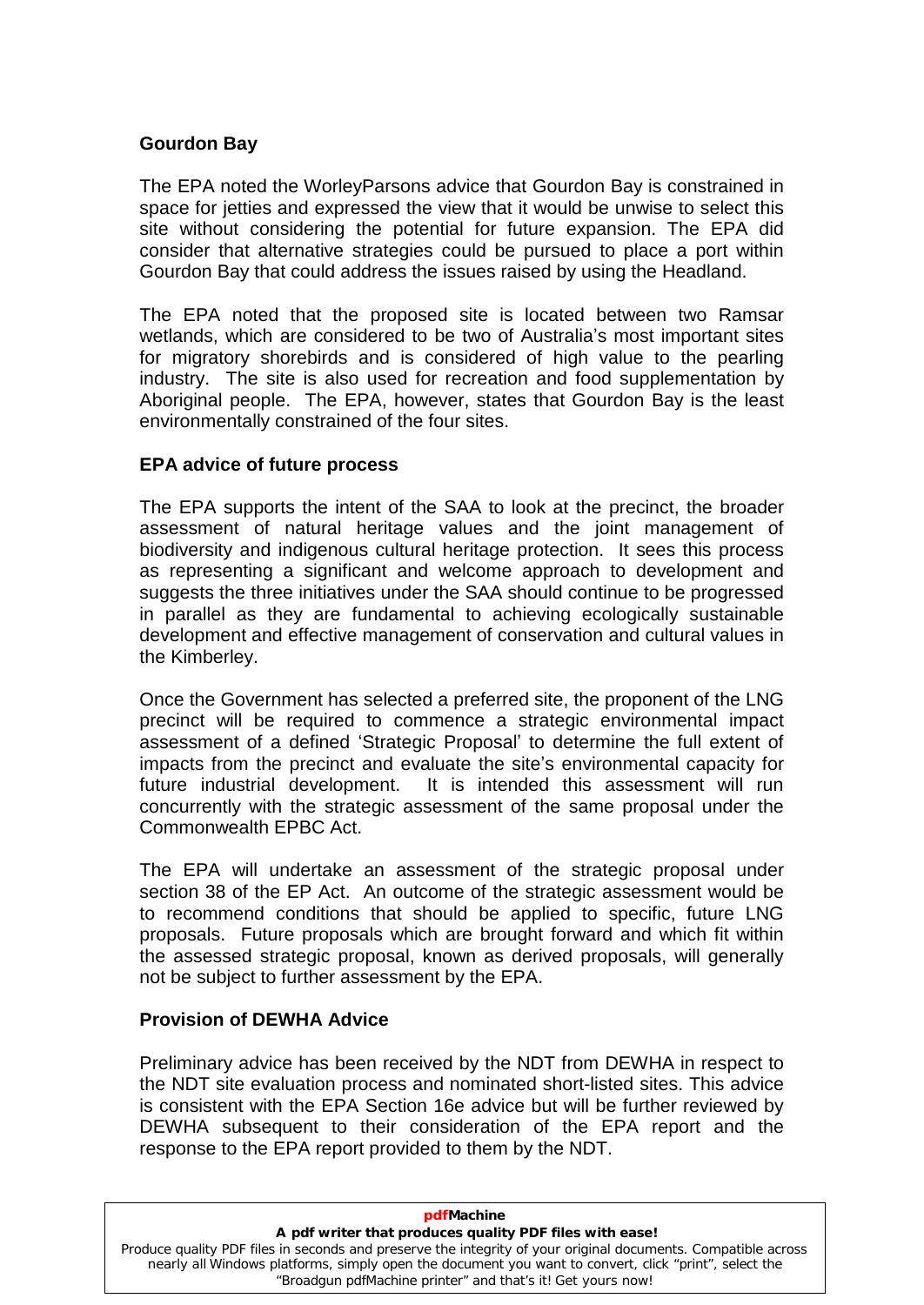# <span id="page-14-0"></span>8. Technical Assessment

WorleyParsons Services Pty Ltd (WorleyParsons) was contracted to undertake a comparative technical assessment of the four short listed sites and provide indicative siting of port and gas processing infrastructure.

The WorleyParsons Browse On-shore LNG Precinct Siting Study, dated 20 November 2008, investigated key opportunities and constraints associated with each site based on geo-technical studies and project definition information from potential gas processing proponents.

The WorleyParsons study was prepared on the assumption that the LNG processing precinct should allow for the co-location of at least two LNG processing operators sharing non process critical infrastructure. Process critical infrastructure that is unlikely to be shared includes jetties, berths and gas storage tanks. As a consequence, near shore land area and potential port operability were critical factors in the site assessment undertaken.

WorleyParsons developed guiding principles for the near shore and on shore aspects of the development. These are identified below:

# <span id="page-14-1"></span>**Near Shore**

- the location of on-shore infrastructure to be determined by closest  $\bullet$ access to deep water (required to minimise dredging and the length of shipping channels)
- the provision of breakwaters where required to ensure a target berth  $\text{constant}$ operability of 98%
- the provision of a single common user shipping channel, Materials Offtake Facility (MOF) and tug boat pens  $\bullet$
- the use of single user LNG loading facilities to ensure processing efficiency.

# <span id="page-14-2"></span>**On Shore**

- the location of LNG storage tanks as close as practical to the jetty location and berth
- the location of the LNG trains in-line with prevailing winds to assist with cooling of the plant
- the location of the LNG trains in close proximity to the LNG storage tanks  $\bullet$
- the accommodation and air support infrastructure to be shared  $\bullet$ between operators.

#### **pdfMachine**

#### **A pdf writer that produces quality PDF files with ease!**

 $1$  Of the four sites assessed all but Anjo Peninsula would require a breakwater at an estimated cost in excess of

Produce quality PDF files in seconds and preserve the integrity of your original documents. Compatible across nearly all Windows platforms, simply open the document you want to convert, click "print", select the "Broadgun pdfMachine printer" and that's it! Get yours now!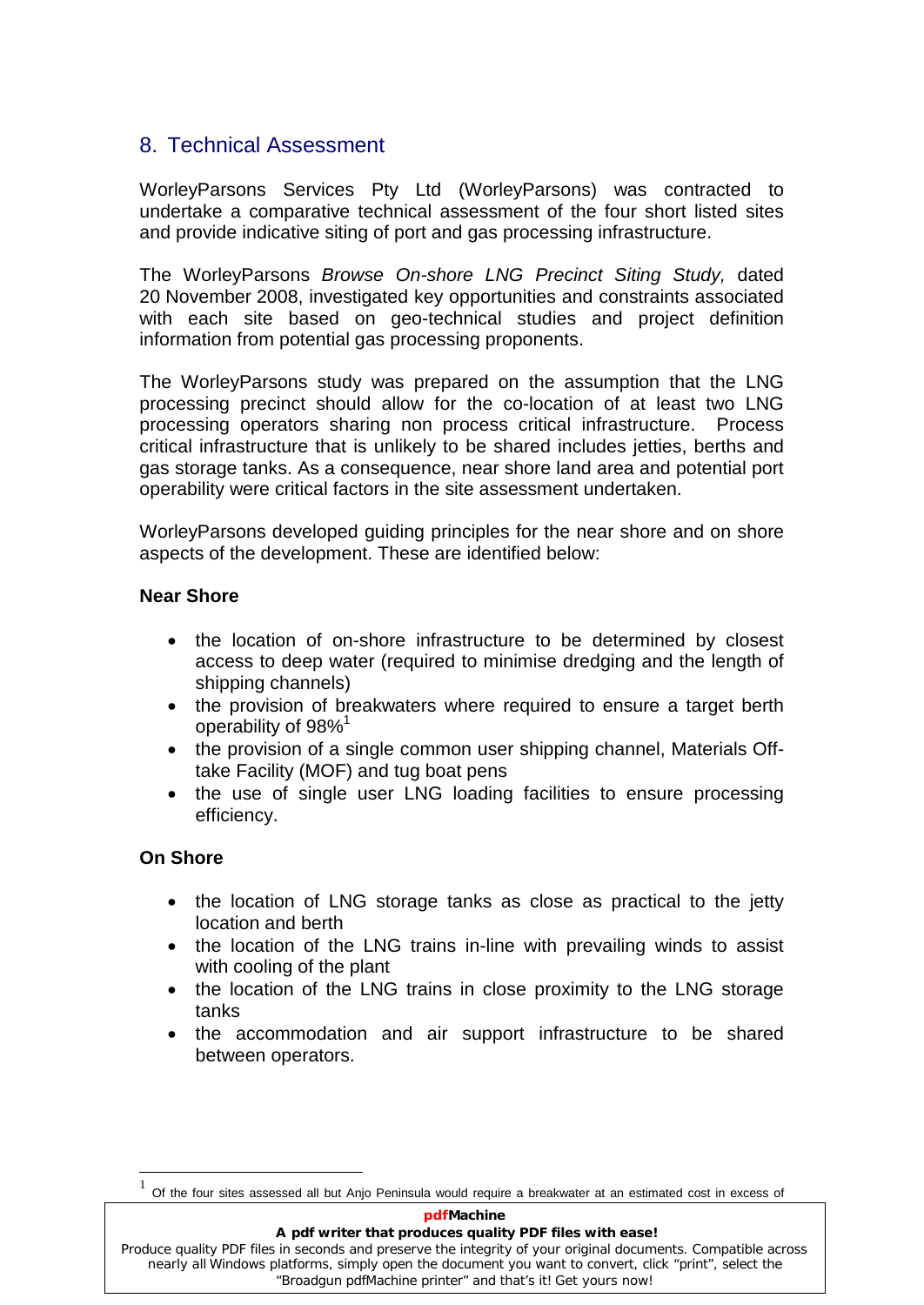The WorleyParsons report recommends that due to the separation distances required between process operators for safety assurance, the land area required for a two LNG operator precinct should total approximately 1000 hectares excluding any land area set aside for downstream processing. In addition a 3km buffer zone between the precinct and any urban development inclusive of a 500m public exclusion zone should be provided.

Site access and constructability assessments were undertaken along with identification of existing infrastructure that would complement the development of the LNG precinct.

In summary WorleyParsons identified the following opportunities and constraints for each site:

#### <span id="page-15-0"></span>**Anjo Peninsula**

The Anjo Peninsula (Anjo) is strategically positioned to act as an LNG processing location for gas located at the north of the Browse Basin gas or gas yet to be discovered in the adjoining Bonaparte Basin. While within 350km of the Ichthys gas field and viable as a site for the Inpex operated project, the Anjo site would require a gas pipeline of over 500km to service the Woodside Browse project.

Anjo provides a natural harbour and deep water close to the coast offering significant advantages in port construction costs and operability. The site would not require the construction of a breakwater or major dredging.

The significant suitable coastline of the Mackenzie anchorage and West Bay would allow multiple operators and downstream processing to coexist with separate port infrastructure where required.

The onshore characteristics are also favourable with the topography allowing the optimisation of layouts for multiple LNG processing plants. The availability of the existing sealed Truscott airstrip was seen as a significant advantage for a site that was otherwise isolated and inaccessible.

Anjo does not have road access and the nearest major town is Kununurra some 310 km away by air. Current operations at Anjo include off-shore helicopter services and supplies are received via a barge from Wyndham. WorleyParsons considered the lack of road access, distance from existing social infrastructure and lack of ground water as major disadvantages in the construction and operational phases of the project.

## <span id="page-15-1"></span>**North Head**

North Head is the closest site of the four under assessment to both the Woodside Browse and Ichthys gas fields. The site has deep water within 4.5km of the coast but will require significant dredging to provide a shipping channel and turning basins alongside the berths. Due to the large tides and cyclonic conditions, a single common breakwater will be required to provide

#### **pdf** Machine

#### **A pdf writer that produces quality PDF files with ease!**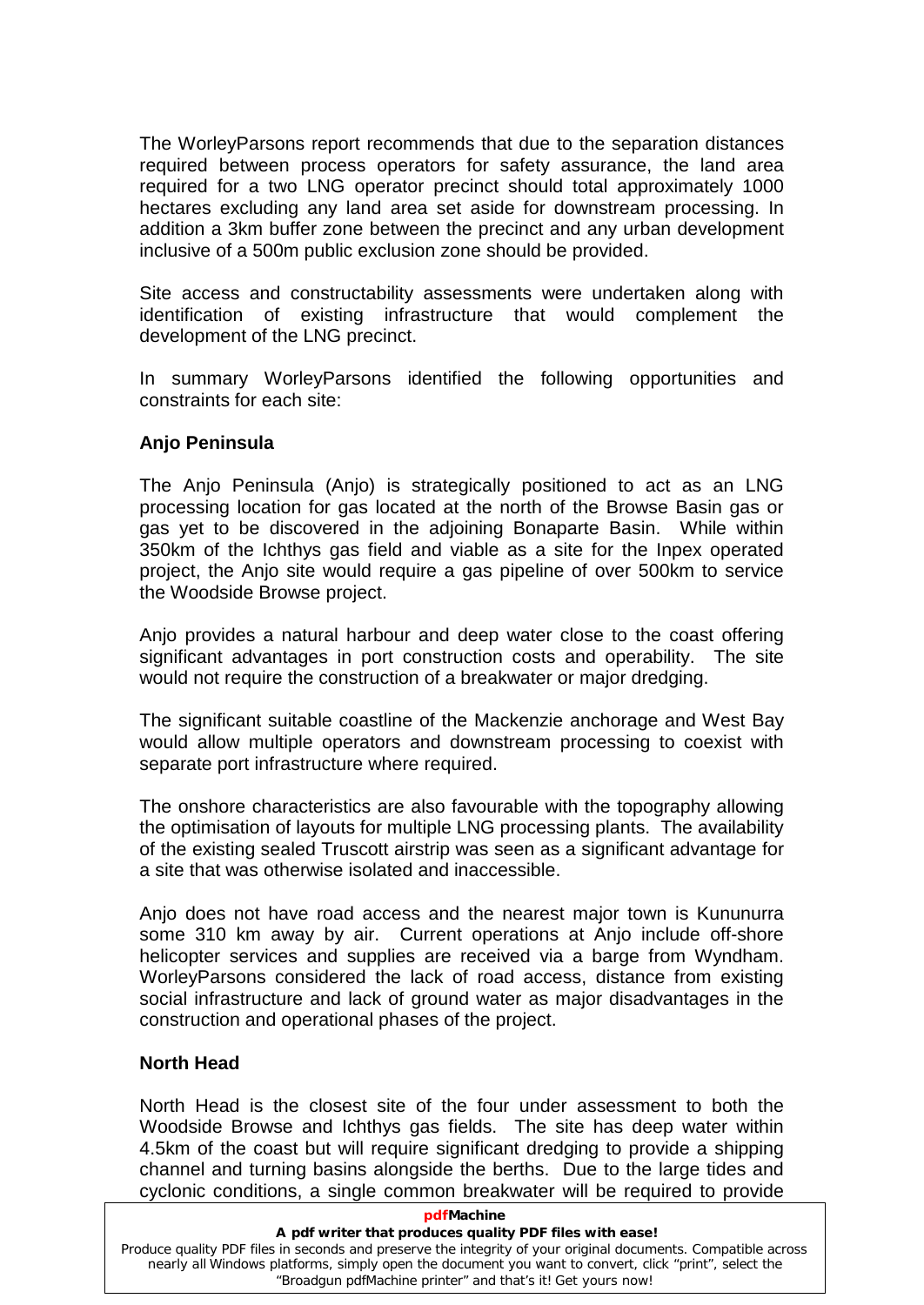Access to the proposed port site is constrained due to the landform of the headland which limits the availability of land for storage tanks and port access corridors. WorleyParsons has identified a potential layout that will accommodate two LNG gas operators but with sub optimum separation between critical infrastructure. This constraint would also apply to downstream processing indicating North Head is likely to be only suitable for processing LNG and only a maximum of two operators.

The geo-technical assessment of North Head identified the presence of unstable limestone cliffs along the coastal area and near shore reefs. The unstable cliffs will require a significant set back (200m) of the plant and storage tanks further restricting land availability and the reefs will impact on pipeline approaches to the area. WorleyParsons recommends a drilling program to prove bedrock level and pindan thickness to confirm site suitability.

WorleyParsons noted the road access to the site from Broome but also indicated that the site could be cut off from Broome during extreme wet season conditions regardless of actions taken to upgrade road infrastructure. The existence of airstrips at Beagle Bay and Lombadina was also noted though it was anticipated neither of these could service the needs of the precinct fly in/fly out operations and a new airstrip would be required.

#### <span id="page-16-0"></span>**James Price Point**

James Price Point is a generic name fora number of sites along the same coastal area. WorleyParsons assessed three potential sites in this area. Each of these sites was deemed viable for both the Woodside Browse and Ichthys projects.

The critical issue at James Price Point is the distance to deep water and the exposure to tides and cyclonic weather conditions. The distance to deep water ranges from 5.2km to 9.5km which impacts the length of shipping channel required and the resultant scale of dredging.

All sites will require a significant breakwater and the combined effects of both make James Price Point a more costly site to develop than North Head.

The advantage of James Price Point is the ability to co-locate multiple jetties and berths allowing for ease of expansion and more than two LNG processing operators, should that be required, during the life of the gas fields within the Browse Basin.

The onshore land areas are particularly favourable with large land areas capable of supporting downstream processing and the best elevation of any of the sites for protection against surge tides generated by extreme events.

The relative close proximity to Broome was seen as an advantage due to the availability of existing infrastructure particularly Broome airport and port, and social infrastructure that can support the construction and operational phases

#### **pdfMachine**

#### **A pdf writer that produces quality PDF files with ease!**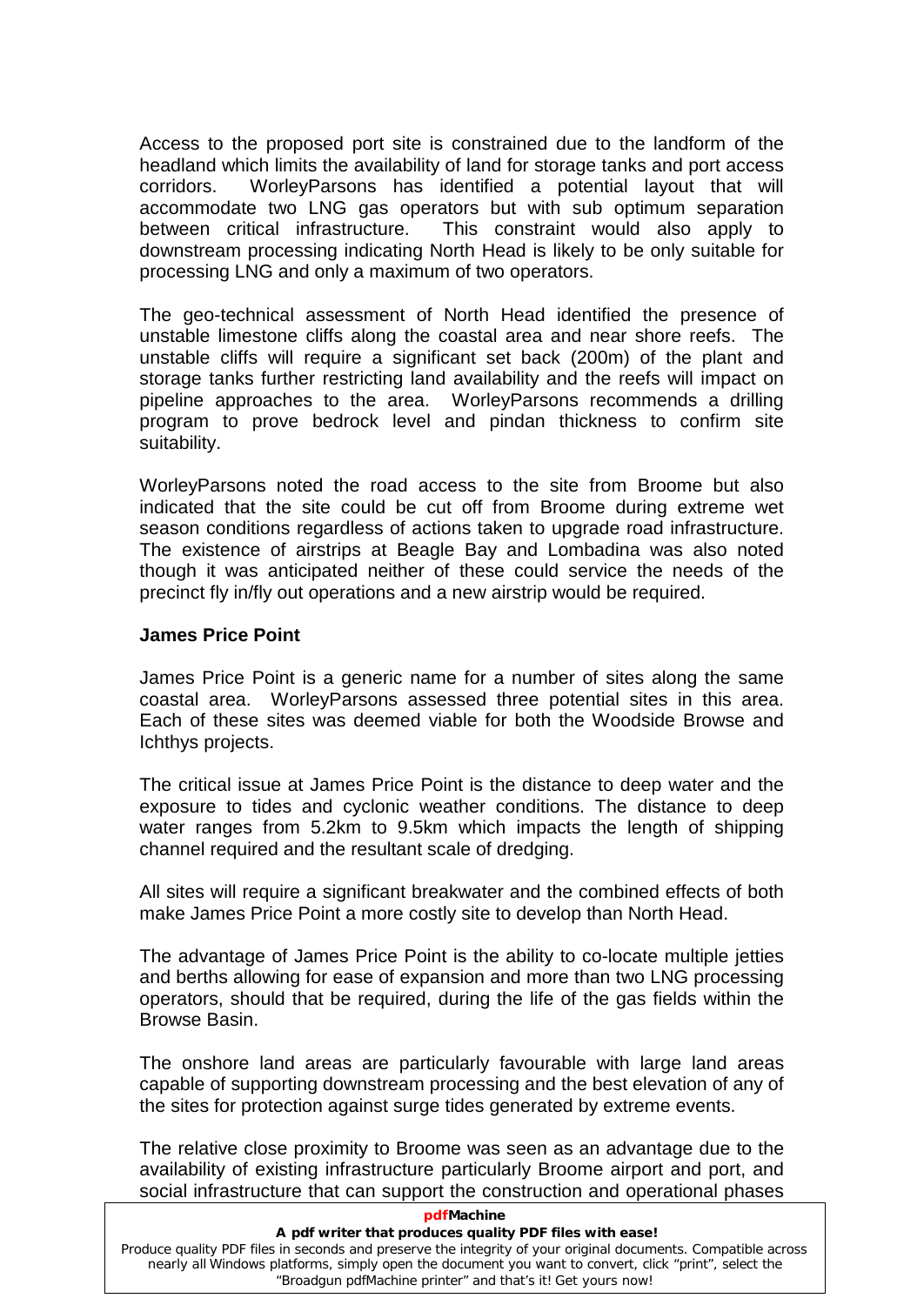The availability of plentiful ground water in the area would offer an alternative to the requirement to have a desalination plant.

#### <span id="page-17-0"></span>**Gourdon Bay**

Gourdon Bay would require a 500+ km pipeline from the Ichthys gas field and close to the same distance from the Woodside Browse gas fields. The likely need for gas compression combined with the costof the pipeline would render this location unviable in comparison with the other three sites or the alternative option of piping the gas to a location outside the Kimberley that offers existing infrastructure.

The headland at Gourdon Bay offers the shortest distance to deep water (7.8km) but variable bathymetry in the area will impact on the scale of dredging required to create the shipping channel and turning basins and will make pipeline approach to shore problematic.

The site is exposed to south west swells and will require a significant breakwater for both the LNG berths and supporting infrastructure such as tug pens and material off-take facilities.

The constricted land area of the Gourdon Bay headland will make it difficult to optimise LNG plant layout due to competing needs for infrastructure in close proximity to the jetties. This constriction will limit this site to a maximum of two LNG operators.

Inland from the port zone a significant area of land is available for downstream processing should that be required. Land elevation is variable with parts of the site below the 10m elevation deemed necessary to ensure protection from extreme surge tide events.

# <span id="page-17-1"></span>9. Indigenous consultation

The Kimberley Land Council (KLC) has facilitated comprehensive consultations with Traditional Owners related to the Browse Basin gas development and site evaluation process. These consultations have continued in response to the release of the NDT site evaluation report and have included direct engagement with WEL as a potential gas processing proponent.

The KLC provided a detailed submission to the NDT as part of the public comment period following the release of the NDT Site Evaluation Report. The KLC also argued that two small LNG precincts in the Kimberley may be preferable to a single major precinct due to the likely cumulative impacts on sensitive marine environments and on Aboriginal communities.

In addition, the KLC noted the need for further technical, design, heritage and social impact studies to be undertaken.

| <b>pdfMachine</b>                                                                                             |
|---------------------------------------------------------------------------------------------------------------|
| A pdf writer that produces quality PDF files with ease!                                                       |
| Produce quality PDF files in seconds and preserve the integrity of your original documents. Compatible across |
| nearly all Windows platforms, simply open the document you want to convert, click "print", select the         |
| "Broadgun pdfMachine printer" and that's it! Get yours now!                                                   |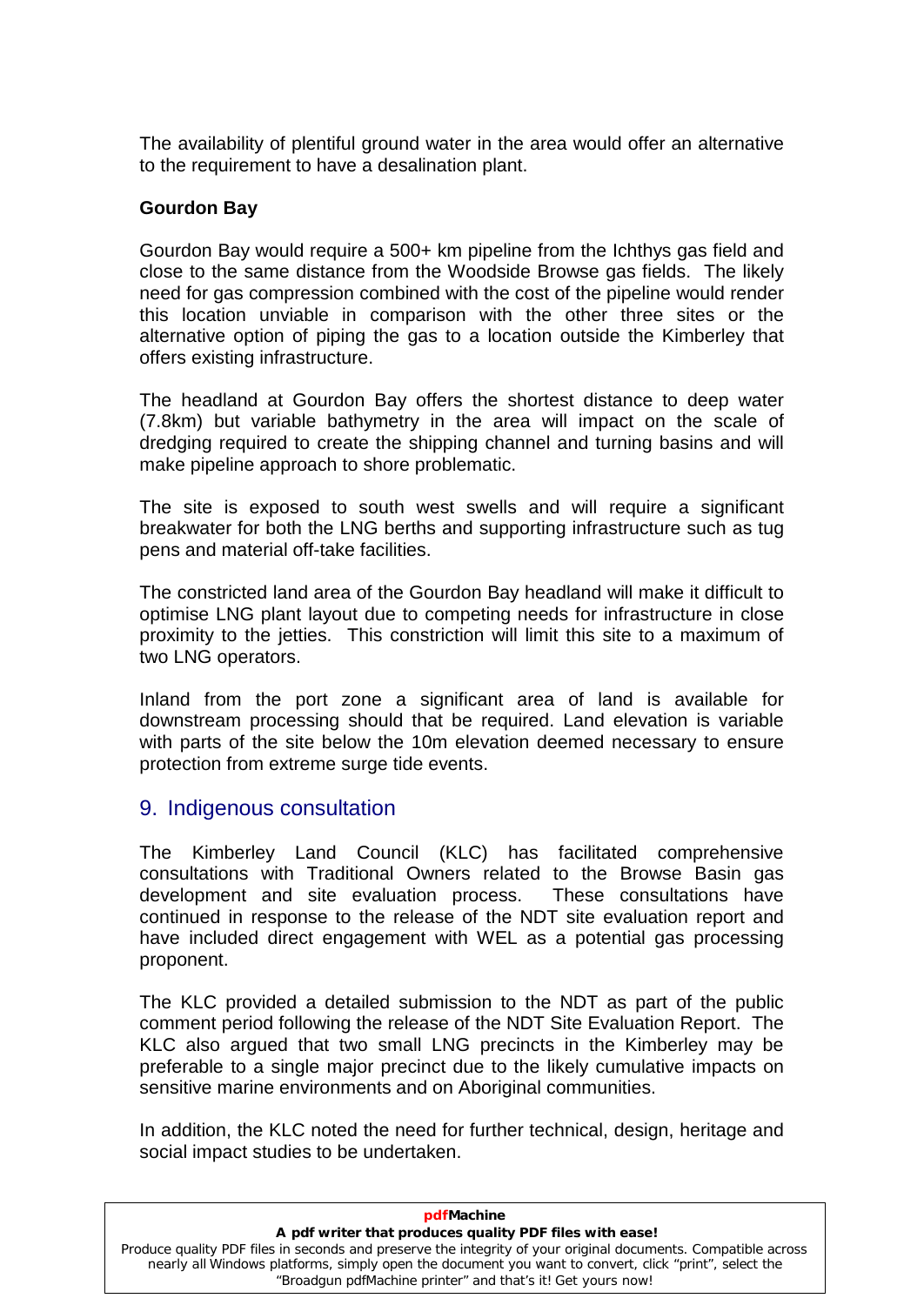The KLC submission also provided comments on the four sites:

# <span id="page-18-0"></span>**Gourdon Bay**

- the proposed site is in close proximity to Aboriginal communities and outstations and is subject to exclusive possession native title rights and interests
- annual dredging is likely to be required potentially leading to on-going disturbance to the marine environment for the life of the project

# <span id="page-18-1"></span>**James Price Point**

- the area is subject to the Goolarabooloo / Jabirr Jabirr native title claim
- the KLC is concerned about the proposed marine structures for this site (breakwater, shipping channels and port) and their potential negative impact on the marine environment

# <span id="page-18-2"></span>**North Head**

- a native title claim over the North Head area is pending (Nyul Nyul).
- the proposed site is in close proximity to a number of Aboriginal communities and outstations
- $\bullet$ the area is subject to a reservation that the land be used for the use and benefit of Aboriginal people and as a consequence leases and sub-leases could be adversely affected by the LNG precinct development
- has significant marine constraints that need further investigation  $\bullet$

# <span id="page-18-3"></span>**Anjo Peninsula**

- the area is subject to the Wanjina Wunggur Uunguu native title claim
- the land is reserved for the use and benefit of Aboriginal people
- may provide an opportunity to quarantine development away from populated areas and tourism infrastructure  $\bullet$
- populated areas and tourism infrastructure<br>• already has some infrastructure that can be used in the development
- already has some infrastructure that can be used in the developing would be required.  $\bullet$
- shorter distance to gas markets for shipping  $\bullet$
- road access would not necessarily need to be provided to the site which can be serviced by air and sea  $\bullet$
- is already a degraded environment  $\bullet$

Subsequent to the public comment period the KLC Traditional Owner Taskforce met and instructed the KLC to continue an engagement with the State, Commonwealth and industry on the proposed LNG development.

#### **pdfMachine**

#### **A pdf writer that produces quality PDF files with ease!**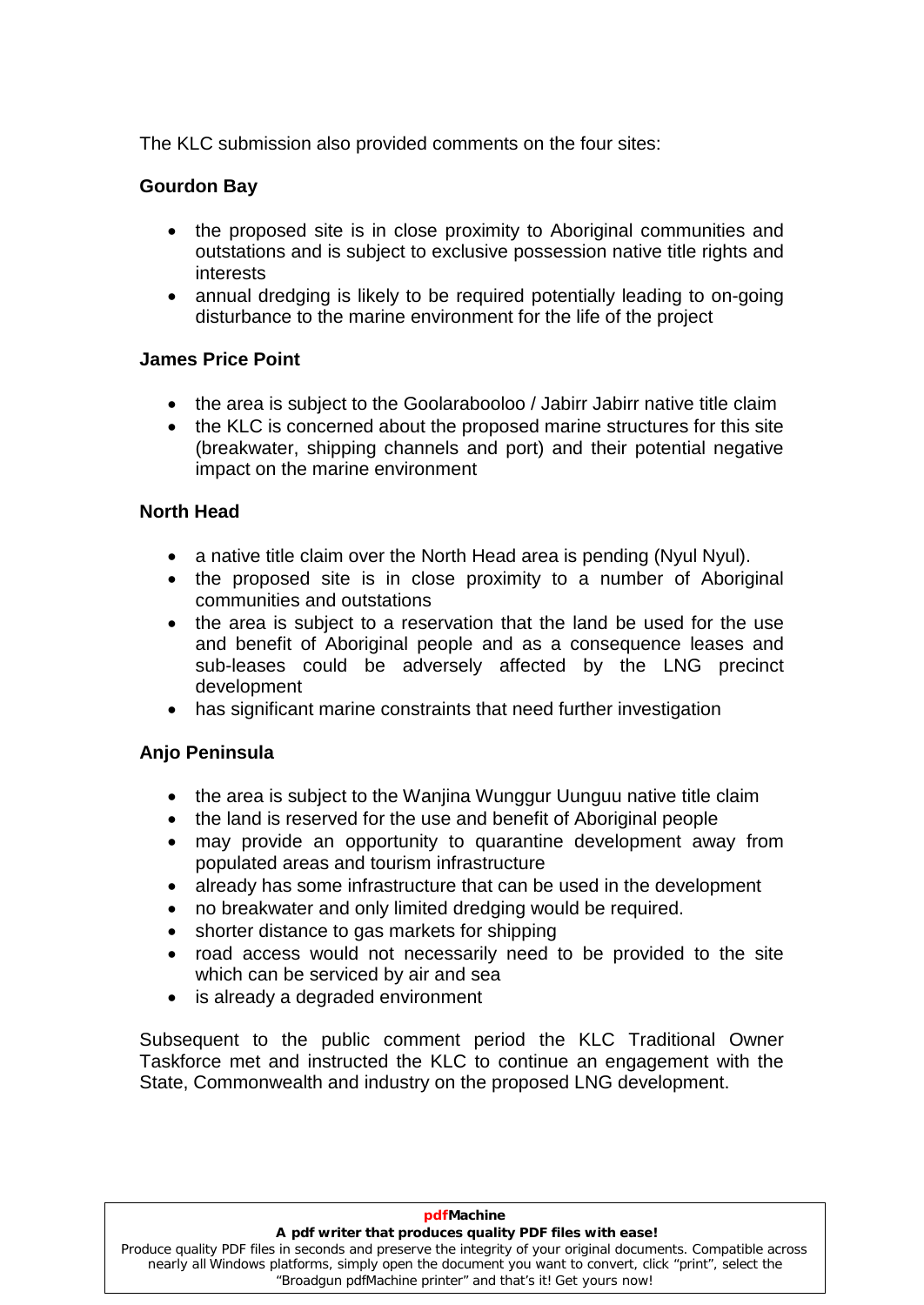The NDT received independent submissions from:

- Wunambal Gaambera Aboriginal Corporation strongly endorsing the Anjo Peninsula as the preferred location for an LNG precinct
- Ardi Indigenous Tourism Operators Inc expressing concerns over the potential impact on Indigenous tourism businesses associated with the North Head site
- Lombadina Community which is concerned about the social impacts of any development at North Head

The Goolarabooloo native title claimants also provided a submission expressing concern over culture and heritage issues at both James Price Point and North Head but indicated conditional support for the LNG precinct located at a site within the Goolarabooloo / Jabirr Jabirr claim where heritage impacts can be accommodated.

In November 2008 the NDT conducted community meetings at Middle Lagoon, Lombadina and Djarindjin. The meetings exposed significant community concerns over the impact of the LNG precinct at North Head on existing leases and sub leases, local indigenous tourism businesses, Aboriginal communities and outstations, and on the potential damage to heritage sites. Support for the development within the community emanated from a desire to move away from welfare dependence through the employment, business development and compensation funds associated with a native title land use agreement for the precinct. It was evident that the majority of non Traditional Owners living in the North Head region opposed the development.

In summary, there is demonstrated conditional support for the LNG precinct from the Traditional Owners of each of the short listed sites but greater opposition from the broader Aboriginal community to the North Head site.

# <span id="page-19-0"></span>10. Social Impact Assessment

A preliminary review of social impacts associated with each site has been undertaken by the NDT:

## <span id="page-19-1"></span>**Anjo Peninsula**

The Anjo Peninsula site would have limited significant social impact due to its remote location. Anjo Peninsula is approximately 230 kilometres from Wyndham and 621 kilometres from Broome. There are three outstations within a 20 kilometre radius of the site. Kalumburu, which has a population of approximately 350 people, is located 50 kilometres from the proposed site, however, currently there is no road access between Kalumburu and Anjo Peninsula.

An LNG precinct at the Anjo Peninsula would be serviced by a fly in/fly out workforce limiting the impact both negatively and positively on the Kimberley economy.

| <b>pdfMachine</b>                                                                                                                                                                                                                                                                     |
|---------------------------------------------------------------------------------------------------------------------------------------------------------------------------------------------------------------------------------------------------------------------------------------|
| A pdf writer that produces quality PDF files with ease!                                                                                                                                                                                                                               |
| Produce quality PDF files in seconds and preserve the integrity of your original documents. Compatible across<br>nearly all Windows platforms, simply open the document you want to convert, click "print", select the<br>"Broadgun pdfMachine printer" and that's it! Get yours now! |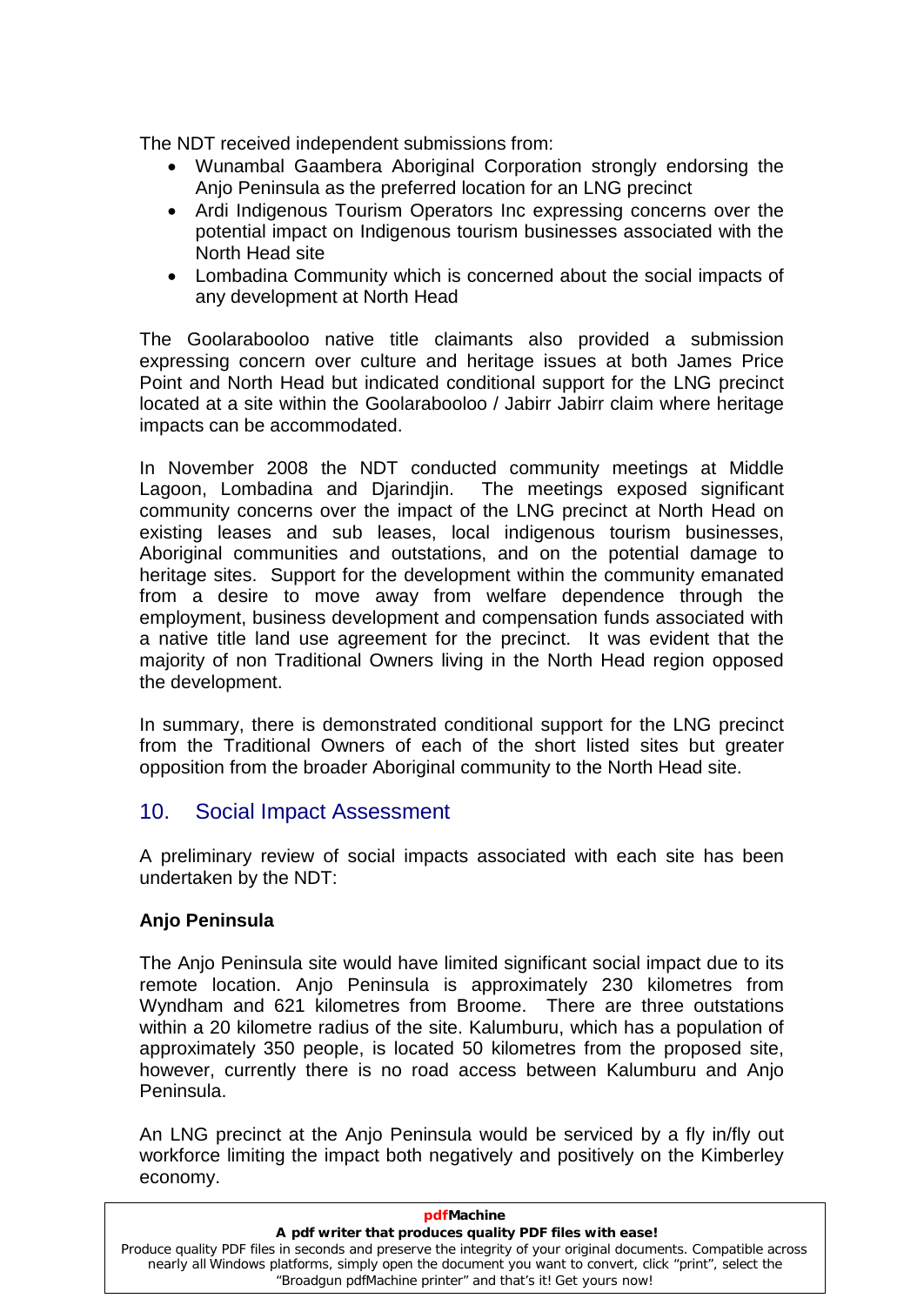The Anjo Peninsula site is in the vicinity of the Truscott airbase, which has a sealed airstrip. The Traditional Owners, the Wanjina Wunggurr Uunguu people, strongly support the site being used for LNG processing due to its current and likely future use as a support base for helicopters servicing the offshore gas fields of the North-West Kimberley. The Traditional Owners have also been actively participating in the Inpex feasibility studies on the Maret Islands with workers from Kalumburu being employed as trainees on a range of support activities. The Inpex engagement has reinforced the belief in the community that LNG processing at Anjo Peninsula will deliver substantial employment and business development opportunities. An LNG precinct at the Anjo Peninsula would be predominantly staffed by a fly in/fly out workforce limiting the contribution the precinct could make to the Kimberley economy.

The isolation of the site has both benefits and drawbacks. The direct social impact on local indigenous communities is likely to be minimal, however, the provision of community services to the site would be difficult.

Anjo Peninsula lies within a region of outstanding natural, indigenous and historical values which has potential to include values that may meet criteria for national and possibly international heritage listing. The area has significant heritage sites for indigenous and non-indigenous cultures and there is a pearling lease and holding sites within Napier Broome Bay. The Anjo Peninsula is also close to commercial fishing grounds and is popular with wilderness recreational fishing.

The Traditional Owners indicate that the development of an LNG processing precinct at Anjo Peninsula will assist them to look after their country, invest in tourism infrastructure and maintain their culture due to the financial and capability benefits associated with economic development on their country.

## <span id="page-20-0"></span>**North Head**

Development at North Head is likely to have significant social impacts on the Aboriginal communities and outstations in the vicinity of the site, as well as the emerging Aboriginal eco-tourism sector. North Head has registered Aboriginal heritage sites and the area is located on Aboriginal reserve lands.

There are over 20 Aboriginal communities or outstations with a total estimated population of 687 people within a 20 kilometre radius of the North Head site on the Dampier Peninsula. Beagle Bay, which is approximately 20 kilometres from North Head, is the largest community in this region, with a conservative population estimate of 300 people, based on 2006 Australian Bureau of Statistics (ABS) census figures. Approximately 70 people are living on outstations in close proximity to the North Head site and buffer zone area.

The Beagle Bay area is home to Traditional Owners and people who identify as part of the 'stolen generation' who were moved or who are the descendants of people who were moved to the missions at Beagle Bay and Lombadina from other parts of the Kimberley. These people are concerned that the LNG precinct will dispossess them of their current occupation of land on the Dampier Peninsula.

**pdfMachine** 

| pariviachine                                                                                                  |  |
|---------------------------------------------------------------------------------------------------------------|--|
| A pdf writer that produces quality PDF files with ease!                                                       |  |
| Produce quality PDF files in seconds and preserve the integrity of your original documents. Compatible across |  |
| nearly all Windows platforms, simply open the document you want to convert, click "print", select the         |  |
| "Broadgun pdfMachine printer" and that's it! Get yours now!                                                   |  |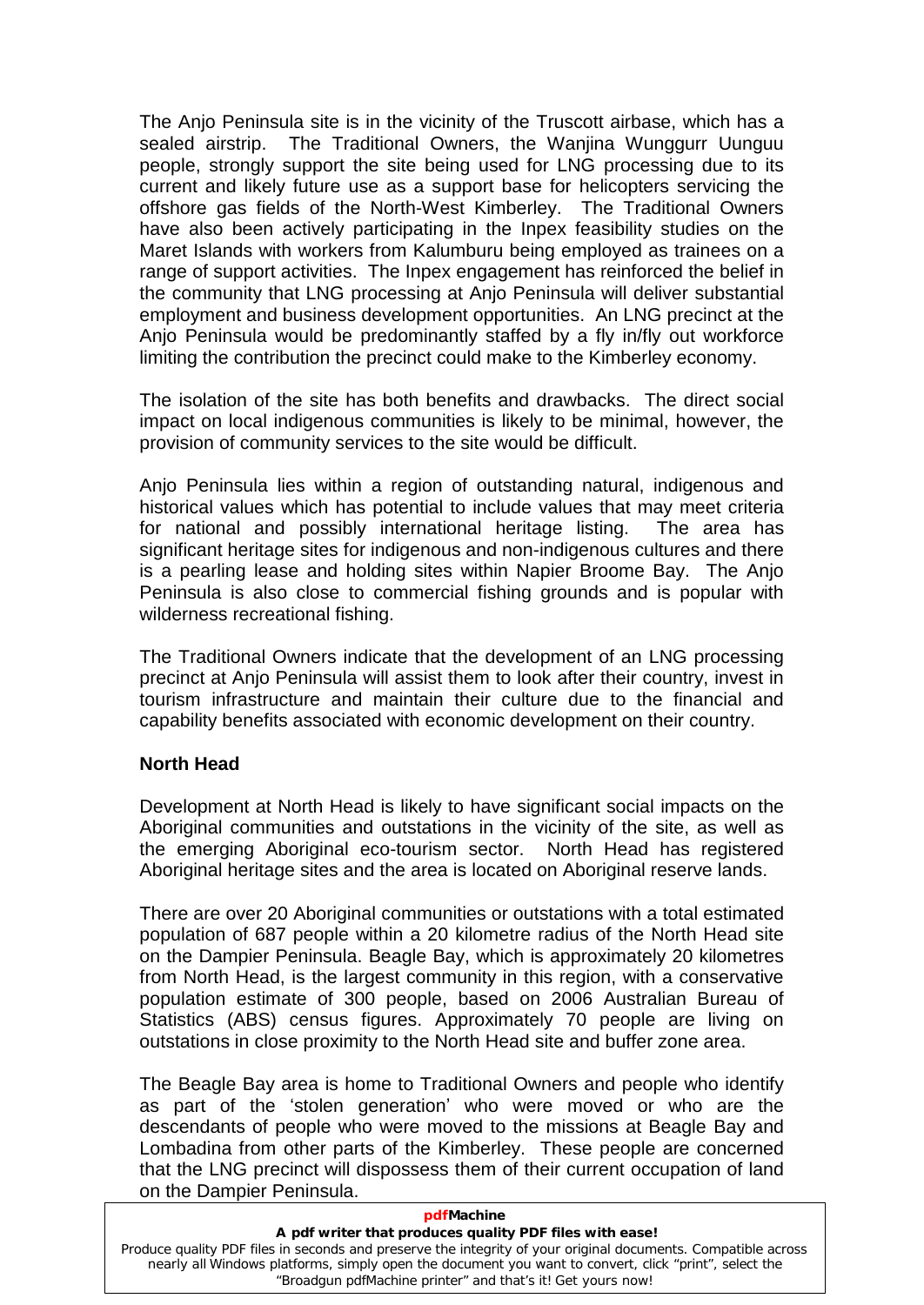North Head is also a significant commercial fishing ground and an important area for wild stock pearl oyster fishing. The coastal area between Beagle Bay and Lombadina is the focus of Aboriginal customary practice and is an important source of healthy food for the communities.

The North Head site would require a significant regional infrastructure upgrade, including an upgrade or new construction of a Dampier Peninsula airport and the upgrade and sealing of the Broome-Cape Leveque road. Although the road upgrade is already being planned by Main Roads, it is not clear whether the upgraded road would meet the standard required by the gas precinct project particularly during the construction phase.

The sealing of the Cape Leveque road would open the whole Dampier Peninsula to vehicle traffic bringing increased visitation to Aboriginal communities. This impact along with the mobility of gas precinct workers located on the Peninsula itself threatens to overwhelm communities and create competition for scarce natural resources such as beaches and fish.

The Aboriginal eco-tourism sector which is concentrated in the vicinity of Pender Bay is concerned that the gas precinct will both directly and indirectly impact on the sense of wilderness that attracts tourists to their camps, accommodation and tours.

The North Head site is likely to have a significant impact on Broome as most services to support the workers' accommodation will need to be sourced from Broome. The master plan for the site will need to make provision for a village for the location of both construction workers and around 300 to 600 permanent workers. Locating the permanent workforce in a village will almost certainly require the duplication of services that exist in Broome as the permanent workforce (in contrast to the construction workforce) are usually accompanied by families who need schools, clinics, recreation services and so that, the superiority of the construction workforce) are usually<br>accompanied by families who need schools, clinics, recreation services and<br>so on. It is further likely that, over time, the 'village' could grow to become alternative town.

Other likely impacts on Broome include increased demand for air services, reduced availability of short-stay accommodation and increased pressure on the available workforce. There would also be a need to manage the impacts on the character of Broome as a tourism destination.

## <span id="page-21-0"></span>**James Price Point**

The James Price Point site has limited direct social impact as there is no permanent population within 20 kilometres of the proposed site, with the nearest communities about 30 kilometres away.

However, James Price Point is a popular recreational area for both Aboriginal and non-Aboriginal users. The offshore area is known for its world-class game fishing and there are pearling leases nearby. There are also numerous registered Aboriginal heritage sites in the vicinity inclusive of the Lurujarri heritage trail which follows a continuous song line down the West coast of the Dampier Peninsula.

**pdfMachine** 

| <b>DUINQUILIC</b>                                                                                             |  |
|---------------------------------------------------------------------------------------------------------------|--|
| A pdf writer that produces quality PDF files with ease!                                                       |  |
| Produce quality PDF files in seconds and preserve the integrity of your original documents. Compatible across |  |
| nearly all Windows platforms, simply open the document you want to convert, click "print", select the         |  |
| "Broadgun pdfMachine printer" and that's it! Get yours now!                                                   |  |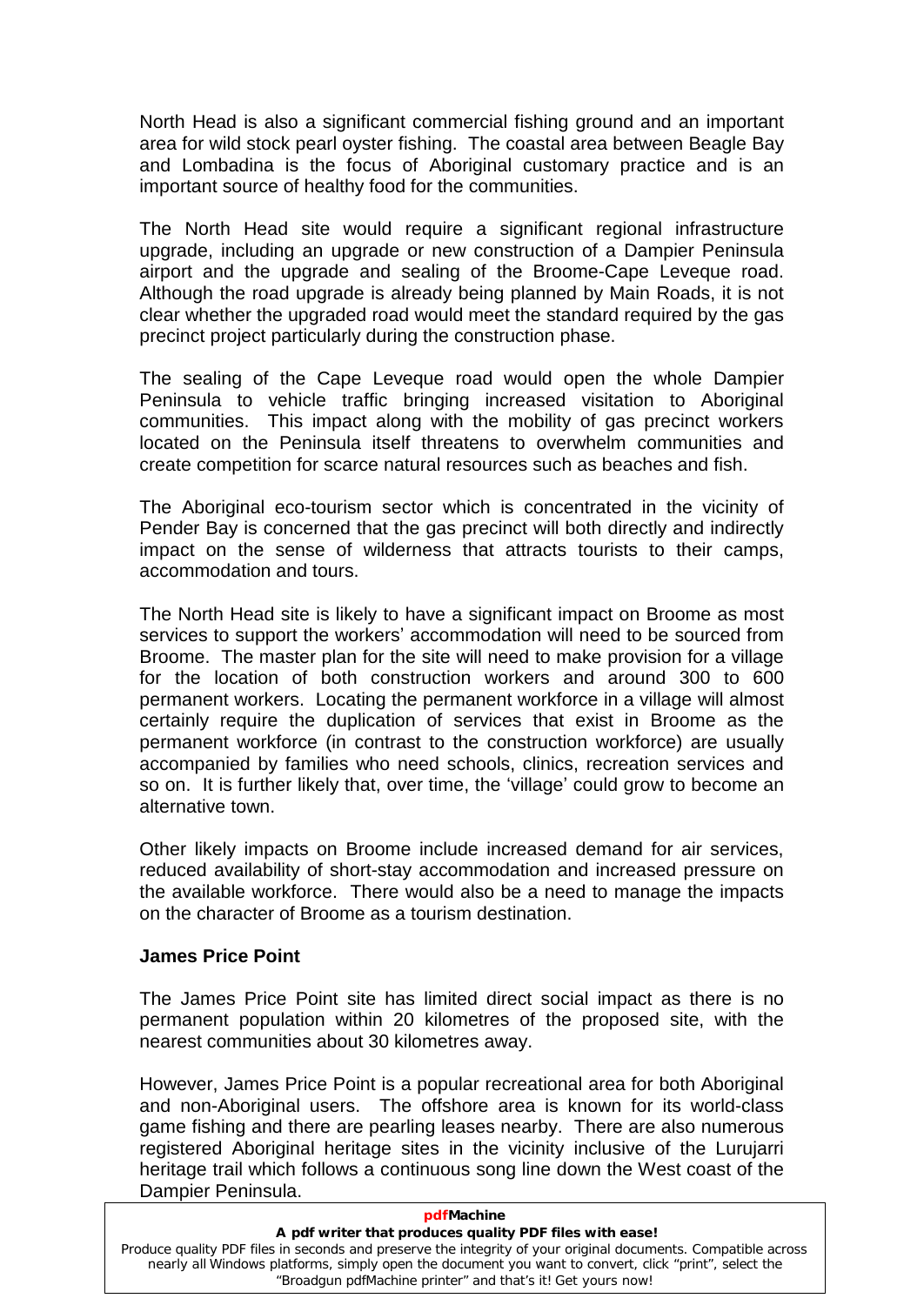Whilst the LNG precinct would, for the life of the project, restrict public access to highly valued recreational areas, the potential to enact a comprehensive land management plan between Broome and the Coulomb Point conservation reserve could significantly benefit the environment for the longer term benefit of the Broome community.

The site is located approximately 58-68 kilometres north of Broome, by road. or the pressite commanity.<br>The site is located approximately 58-68 kilometres north of Broome, by road.<br>As a result of the site's proximity to Broome, shared infrastructure and services such as the Broome airport and port would potentially reduce the total precinct footprint. The permanent workforce and their families are likely to be located in or near Broome, which has necessary services such as schools and health services. These services would need progressive upgrading and augmenting and these benefits would also be shared with the town and the tourism industry.

However, other possible impacts on Broome include increased demand for air services, reduced availability of short-stay accommodation and increased pressure on the available workforce. There would also be a need to manage the impacts on the character and reputation of Broome as a tourism destination resulting from the introduction of the oil and gas processing industry into the region.

## <span id="page-22-0"></span>**Gourdon Bay**

Gourdon Bay is very accessible as it is within 40 kilometres of the Great Northern Highway. However, the site would have social impacts on the tourism industry, fishing, pearling and local Aboriginal communities.

Gourdon Bay is a high-value area for both recreational and commercial fishing, and there are several high value pearling leases in the vicinity. Development would have impacts on the eco-tourism businesses close to the site including an existing caravan park. There are also concerns that this site could have impact on the character of Broome as a tourism destination, including increased demand on air services, reduced availability of short stay accommodation and increased pressure on the available workforce.

Gourdon Bay is 140km south of Broome and would require the establishment of accommodation infrastructure and the likely duplication of airport capable of servicing the fly in/fly out workforce.

The Gourdon Bay site would have social impacts both positive and negative on local Aboriginal communities. The site is located 27 kilometres from Bidyadanga which is the largest single Aboriginal community in Western Australia, with a population of about 800 people. There are also several outstations in the vicinity, and development may result in the relocation of some of these outstations.

Gourdon Bay is significant to Aboriginal people for customary practice, food gathering, recreation and has mythological significance.

| Produce quality PDF files in seconds and preserve the integrity of your original documents. Compatible across |
|---------------------------------------------------------------------------------------------------------------|
|                                                                                                               |
|                                                                                                               |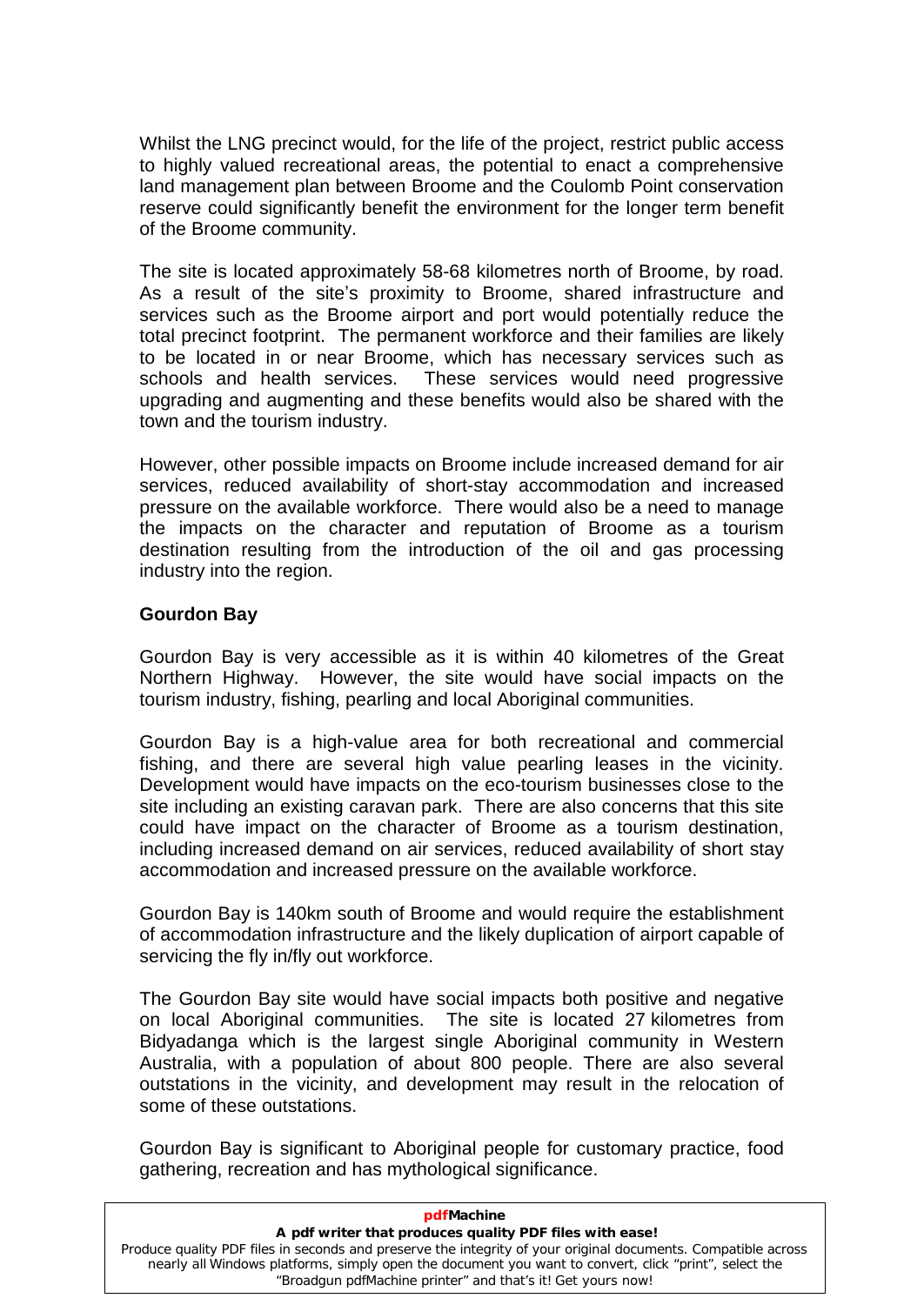#### <span id="page-23-0"></span>**Regional Impact Assessment**

It should be noted that the impacts discussed above provide only a preliminary overview of the regional impact issues.

The NDT has committed to undertake comprehensive strategic impact assessment studies as part the SAA.

The NDT has established a Regional Impacts Group and, as part of the next phase of the strategic assessment, a social impact assessment (including a tourism impact assessment and a fisheries, aquaculture and pearling impact assessment) and an infrastructure impact assessment will be undertaken. The NDT did not support undertaking these studies prior to the EPA providing advice about which sites are potentially suitable for an LNG precinct.

The comprehensive social impact assessment will anticipate the social impacts on the affected indigenous population, local and regional populations, and provide a process to mitigate, monitor and manage the likely impacts of the project. This includes establishing the current level of services, their capacity and then projecting the likely impacts of the project.

The regional infrastructure assessment will include identifying existing and future housing and land capacity, as well as any additional capacity required as a result of associated industrial development. In particular the development of a supply base in the Kimberley is independent of any decision to process the gas onshore in the Kimberley.

The supply base will service the upstream offshore infrastructure and include port, logistics and helicopter services. Broome is currently supporting the exploration phase of the Browse Basin with additional supply infrastructure being utilised at the Truscott airstrip and the Lombadina airstrip. The Derby/West Kimberley Shire is promoting the longer term establishment of a supply base at Point Torment to compliment the existing Broome facilities.

# <span id="page-23-1"></span>11. Preliminary analysis of alternative sites and options

In February 2008, the Commonwealth and Western Australian Governments entered into a SAA under the provisions of the EPBC Act for the selection and management of a site(s) for a multi-user liquefied natural gas (LNG) precinct to service the Browse Basin gas reserves off the Western Australian Kimberley coast.

The process for selecting the LNG precinct, as set out in the SAA, includes an analysis of alternative gas processing options outside of the Kimberley, focussing on locations that already have substantial industrial infrastructure, inclusive of floating LNG. The Australian Department of the Environment, Water, Heritage and the Arts (DEWHA) engaged consultants GHD Pty Ltd, to prepare a comparative analysis of the feasibility of alternative locations for the development of a multi-user LNG precinct outside of the Kimberley region.

| pdfMachine                                                                                                                                                                                                                                                                            |
|---------------------------------------------------------------------------------------------------------------------------------------------------------------------------------------------------------------------------------------------------------------------------------------|
| A pdf writer that produces quality PDF files with ease!                                                                                                                                                                                                                               |
| Produce quality PDF files in seconds and preserve the integrity of your original documents. Compatible across<br>nearly all Windows platforms, simply open the document you want to convert, click "print", select the<br>"Broadgun pdfMachine printer" and that's it! Get yours now! |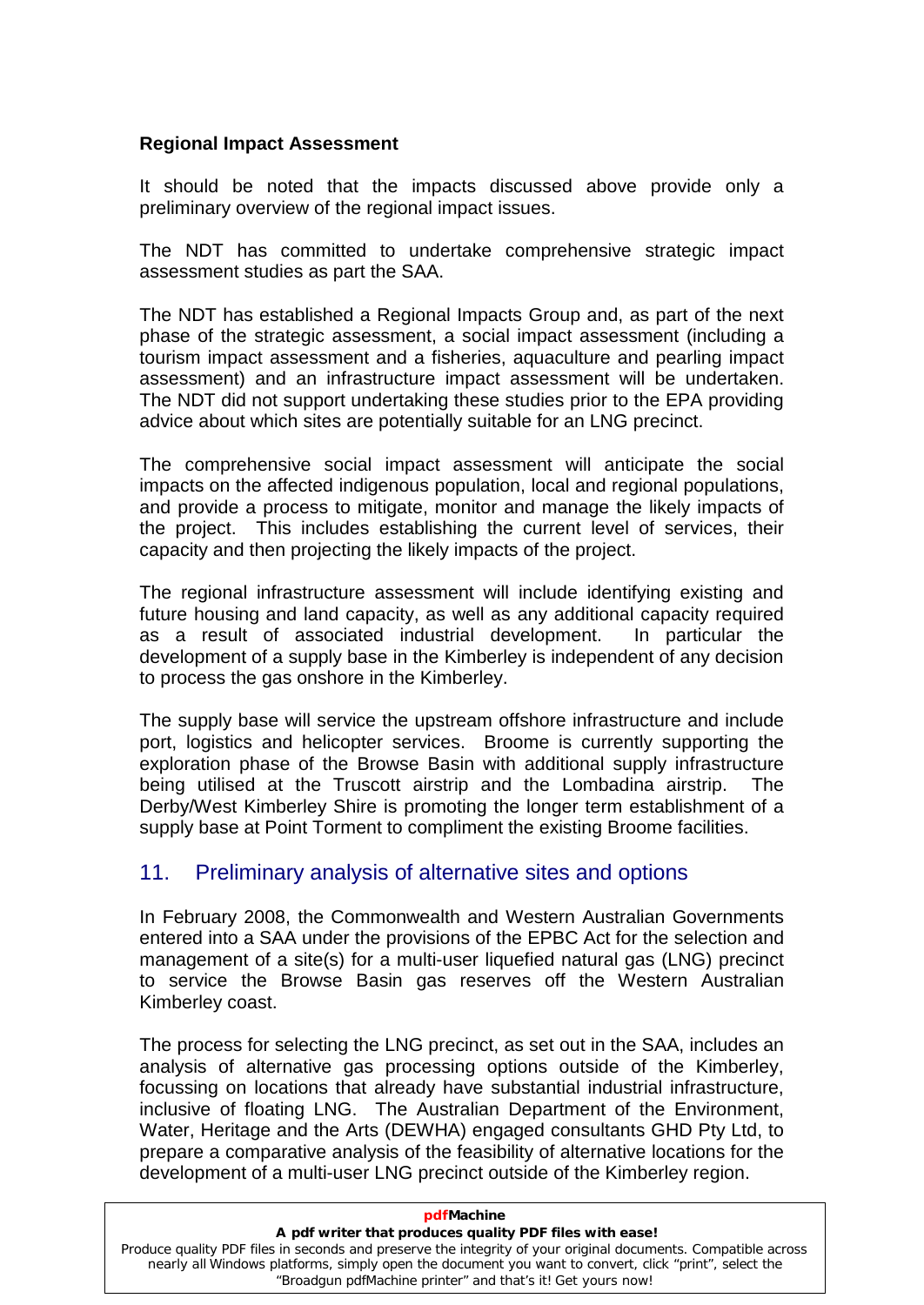GHD has prepared a draft report for consideration at this phase of the site selection process. The final GHD report and additional research will inform the Strategic Assessment of any preferred Kimberley location.

The GHD analysis considered over 50 possible locations along the Western Australian Pilbara coastline, three along the Northern Territory coast and three options for offshore structures in northern Australian waters. GHD identified these sites through consultation with key stakeholders and a review of relevant literature.

The NDT engaged WorleyParsons to facilitate consultation with potential proponents from industry and undertake specific site reviews to provide the technical basis to commence the assessment of the precinct under the strategic assessment process. As part of this process, the development of onshore LNG facilities outside of the Kimberley region was considered.

Although a number of sites along the Pilbara coast present themselves as having some potential for an LNG precinct, there is very little on-the-ground information available for these sites. The draft GHD report noted that it would be inappropriate to conclude that the presence of some industry on the Pilbara coast equates to the region representing lower environmental values than the Kimberley.

The economic viability of a proposed site is affected by whether development when we can<br>The economic viability of a proposed<br>will occur as a 'greenfield<sup>2'</sup> project <sup>2</sup> project. The costs of dredging and cryogenic export pipelines become increasingly important for greenfield developments. In general, any proposed site greater than 500 kilometres from the gas field is prohibitively expensive to develop from a greenfield situation. Therefore, economic constraints dictate that the site selected must be within 500 kilometres or already have significant industrial infrastructure present. As a minimum, this infrastructure would include a dredged shipping channel in close proximity to the coastline.

On this basis, several areas on the Pilbara coast were deemed unlikely to be economically feasible for a stand alone greenfield LNG processing plant as they are a significant distance from existing industrial infrastructure. they are a significant distance from existing industrial infrastructure.<br>Selection of 'brownfield<sup>3</sup> sites may, however, be constrained by impacts on

the local or regional airshed. LNG liquefaction trains produce significant quantities of emissions which are subject to environmental approval conditions.

The draft GHD report cited recent modelling of the Burrup Peninsula that appears to suggest that approximately two thirds of the airshed capacity will be taken up when the Pluto LNG development comes on line. Significant further development, such as an LNG train to liquefy gas from the Browse Basin could effectively fill airshed carrying capacity.

#### **pdfMachine**

# <sup>2</sup><br>2 **pdfMachine**<br>A pdf writer that produces quality PDF files with ease!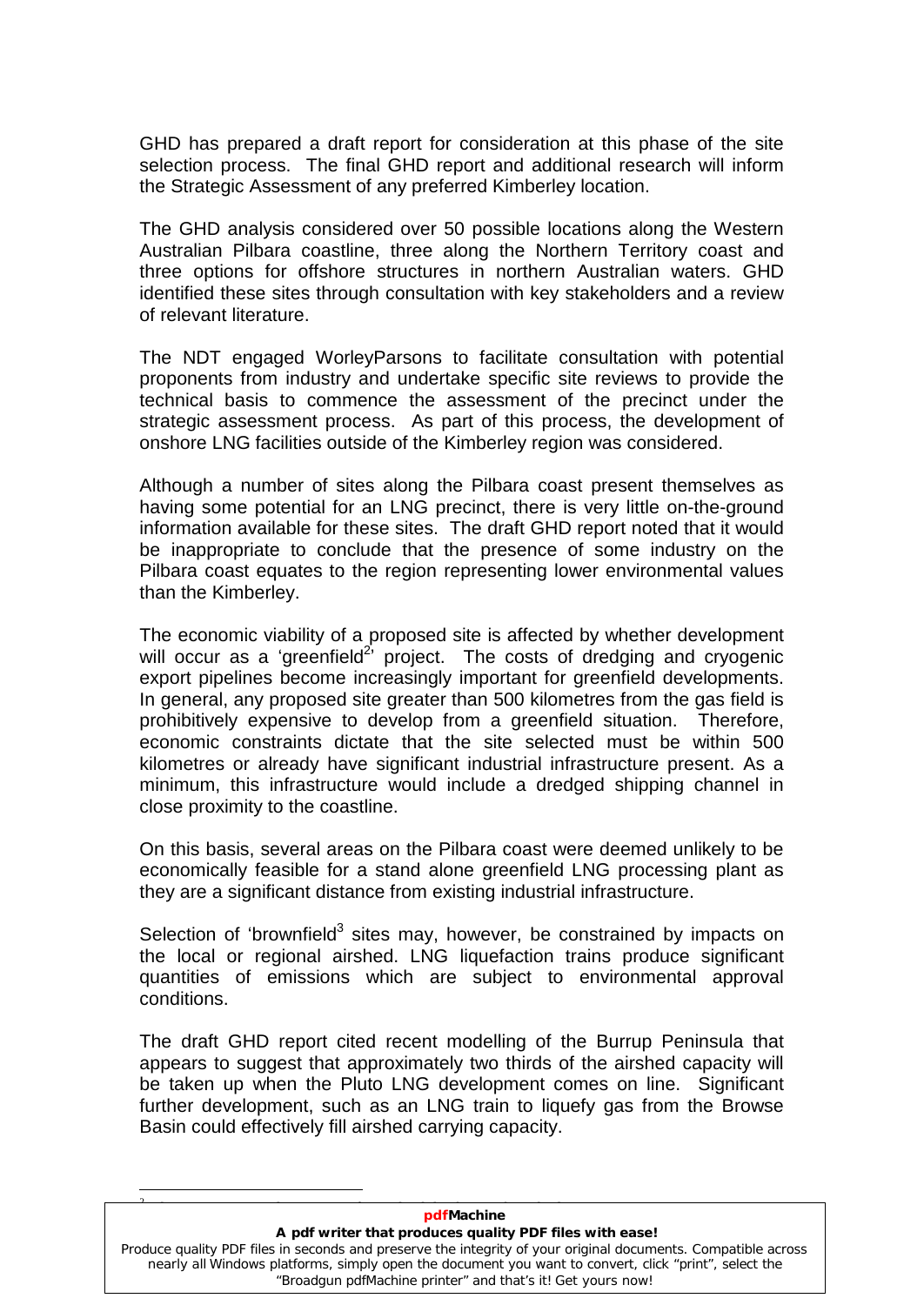Modelling for Pluto also indicated that pollution concentrations might exceed National Environmental Protection Measures during upset conditions. This was not considered to be significant due to the short timeframe and location of elevated ground-level concentrations at this site. However, these conditions might not be the case elsewhere. An airshed capacity issue could exist even in a greenfield site if an industrial concentration significantly larger than that existing on the Burrup Peninsula is proposed.

The draft GHD report highlighted that an uncontrolled imposition of a large industrial precinct can present significant challenges, even if a town already exists. There are no large urbanised areas along the North-West Coast capable of absorbing the workforce from the development of a precinct. Recent consultation indicates that the town sites of Karratha and Dampier are currently under significant pressure to supply local facilities and services due to the rapid growth in population caused by the resources boom.

Most of the North-West is subject to native title claims and the position of claimants in relation to industrial development is uncertain. Although little is known about Aboriginal heritage sites, the absence of listed sites does not indicate that nothing exists in these areas; rather it usually indicates that no survey has taken place.

There are limited potential LNG precinct locations in the Northern Territory and the draft GHD report identified only one site (Middle Arm Point) with significant infrastructure. The distance of these sites from the Browse Basin suggests that their development would be cost prohibitive. However, in the case of Middle Arm, where the proposed site for the Inpex gas precinct is located, existing LNG processing infrastructure would allow for some synergies in development. It is also noted that the economics of differing gas fields and markets allow some LNG processing proponents to pursue more costly options for the development of their gas resources and processing infrastructure.

Offshore LNG facilities offer some potential for processing close to the gas fields. However, this type of development would require each company to make individual investment with very little opportunity for synergy. The draft GHD report also noted that although floating LNG facilities have significant potential, at this stage the developing technology is not suitable for large gas resources such as the Browse Basin gas fields.

The site visit report prepared by WorleyParsons considered both Darwin and the Burrup Peninsula as alternative options for the development of onshore LNG facilities outside of the Kimberley. As part of this consideration it was expected that the additional length of subsea pipeline required for development at Darwin or the Burrup Peninsula, with an estimated cost of A\$4 million per kilometre, would negate any potential benefit of these alternative locations. Longer subsea pipelines also require additional and more costly processing such as offshore processing platforms and compressor stations.

| pdfMachine                                                                                                                                                                                                                                                                            |
|---------------------------------------------------------------------------------------------------------------------------------------------------------------------------------------------------------------------------------------------------------------------------------------|
| A pdf writer that produces quality PDF files with ease!                                                                                                                                                                                                                               |
| Produce quality PDF files in seconds and preserve the integrity of your original documents. Compatible across<br>nearly all Windows platforms, simply open the document you want to convert, click "print", select the<br>"Broadgun pdfMachine printer" and that's it! Get yours now! |